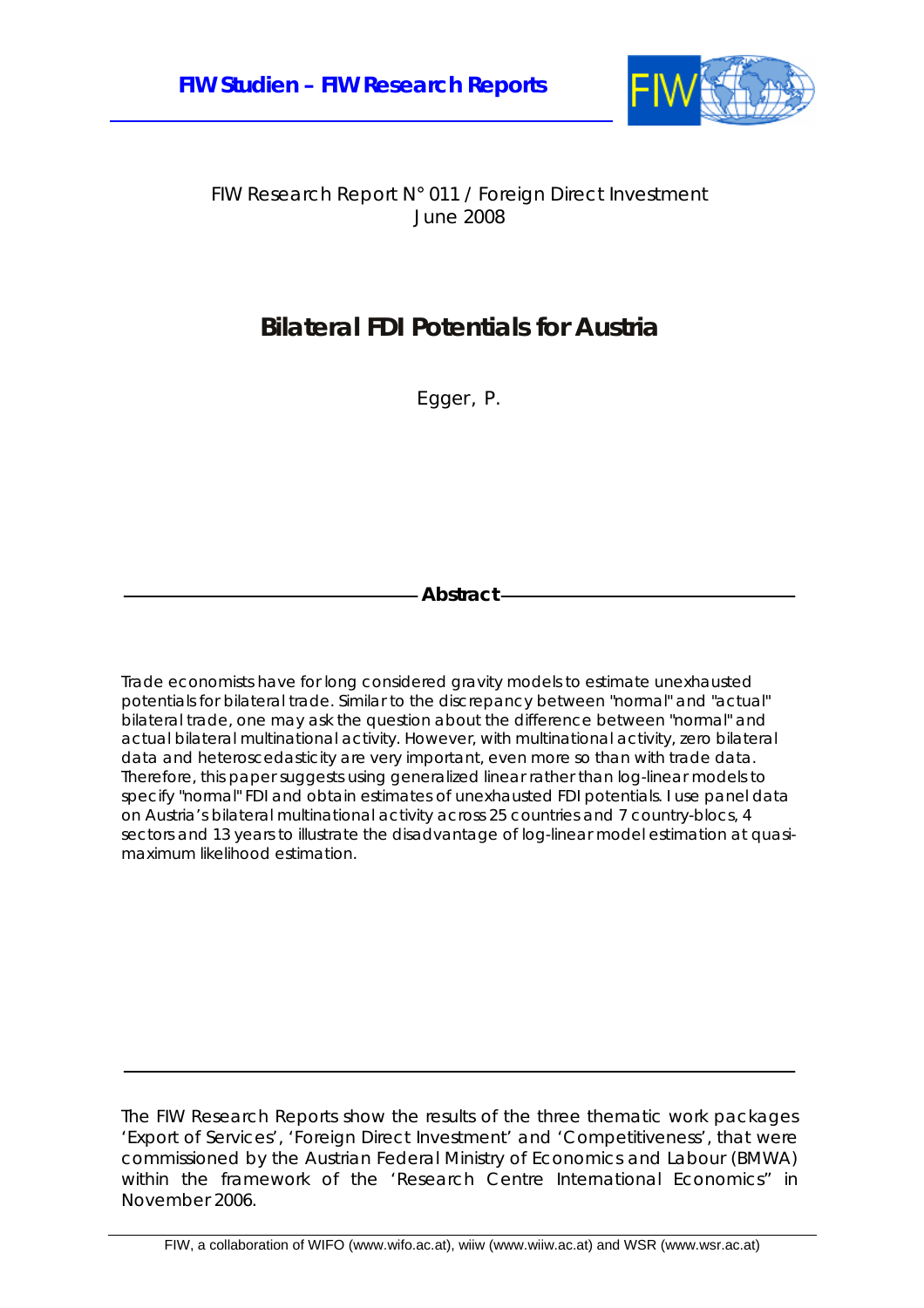

# ÖSTERREICHISCHES INSTITUT FÜR WIRTSCHAFTSFORSCHUNG

## **Bilateral FDI Potentials for Austria**

#### **Peter Egger**

Projektkoordination: Yvonne Wolfmayr, Irene Langer

**April 2008**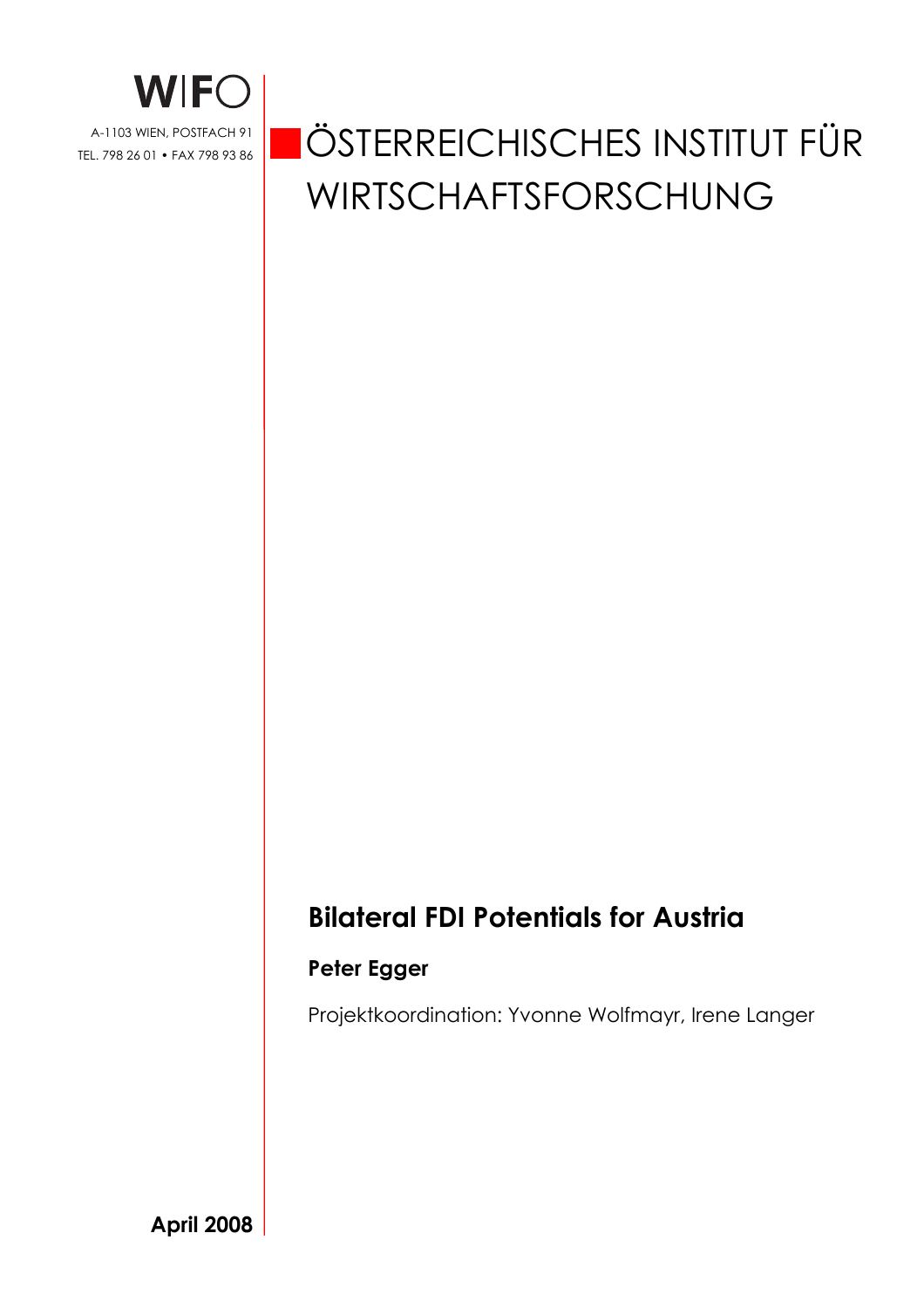# **Bilateral FDI Potentials for Austria**

#### **Peter Egger**

Studie im Rahmen des Leitprojekts "Forschungsschwerpunkt Internationale Wirtschaft (FIW)" des Österreichischen Instituts für Wirtschaftsforschung im Auftrag des Bundesministeriums für Wirtschaft und Arbeit

Arbeitspaket N°2 Direktinvestitionen: Modul 1, Teilmodul 1.3

Projektkoordination: Yvonne Wolfmayr, Irene Langer April 2008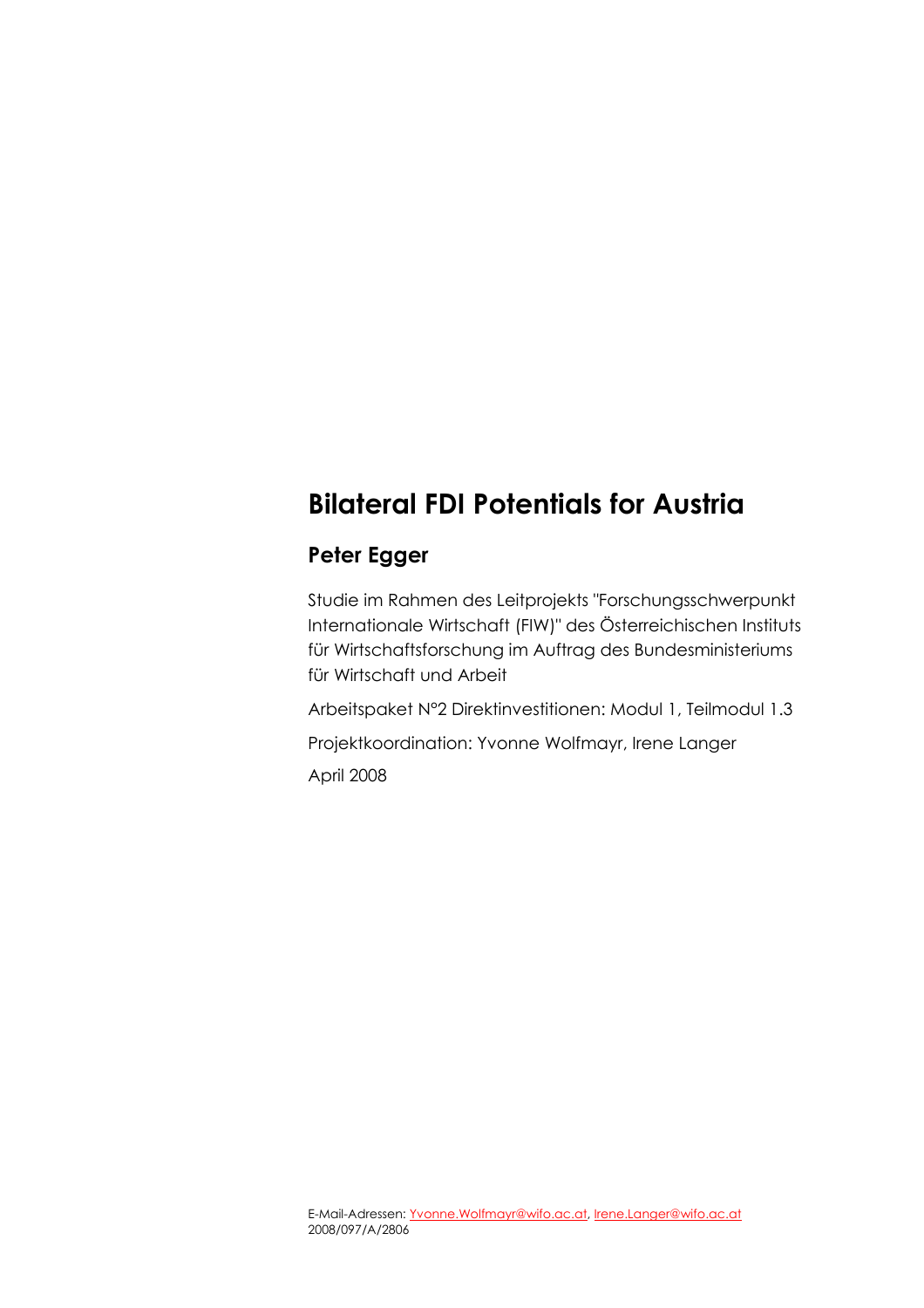# **Bilateral FDI Potentials for Austria**

|                 | <b>Contents</b>             | Page |
|-----------------|-----------------------------|------|
|                 | Das Wichtigste in Kürze     |      |
| <b>Abstract</b> |                             | 3    |
| $\mathbf{1}$ .  | Introduction                | 5    |
| 2.              | <b>Econometric approach</b> | 7    |
| 3.              | <b>Data and estimation</b>  | 9    |
| 4.              | <b>FDI potentials</b>       | 17   |
| 5.              | <b>Conclusions</b>          | 21   |
| 6.              | <b>References</b>           | 23   |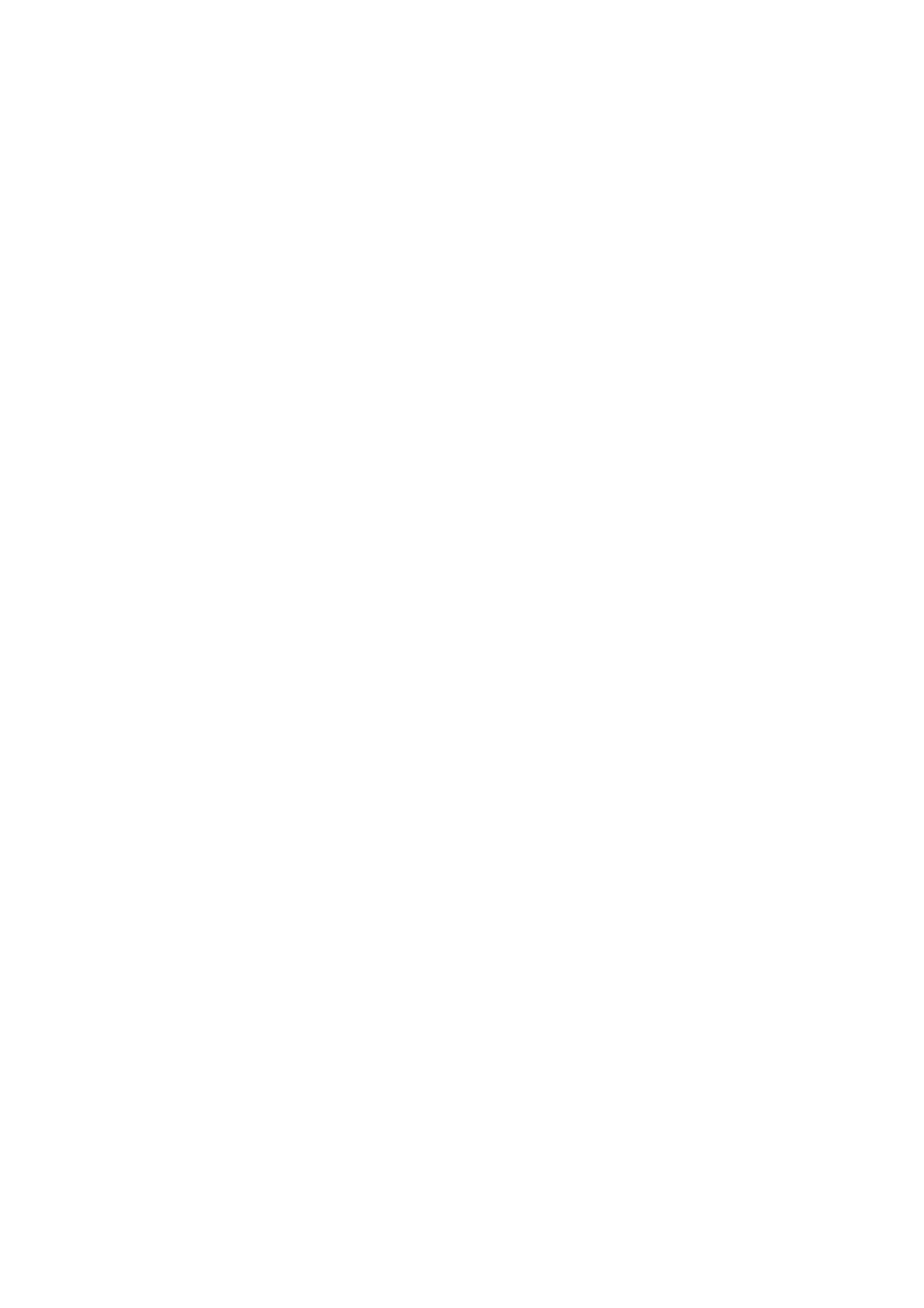# **Bilateral FDI Potentials for Austria**

#### **Peter Egger**

Adress: Ifo Institut für Wirtschaftsforschung und LMU Phone: +49 (089) 9224-1238 Fax: +49 (089) 985369 E-mail: egger@ifo.de

#### **Das Wichtigste in Kürze**

Ein, wenn nicht das wichtigste empirische Anwendungsfeld von Modellen für bilaterale Warenströme - so genannte Gravitationsmodelle - ist die Schätzung unausgeschöpfter Potentiale des Warenhandels. Die Aktivität multinationaler Unternehmen und insbesondere deren Direktinvestitionen im Ausland werden von Handelsökonomen mittlerweile als ähnlich wichtig wie der Austausch von Waren angesehen: multinationale Unternehmen schaffen Beschäftigung im Inland durch rasches Auslandswachstum, führen zu einer Veränderung der Nachfrage nach ungebildeten relativ zu gebildeten Arbeitskräften und beeinflussen das Wettbewerbsumfeld sowohl in Mutter- wie Gastländern.

Es liegt demnach nahe - ähnlich wie bei Warenströmen - nach "natürlichen", auf Basis ökonomischer Kräfte vorhersagbaren Direktinvestitionsströmen sowie nach realisierten Strömen zu fragen. Nach Maßgabe ökonomischer Mechanismen liegt dort ein unausgeschöpftes Potential an Direktinvestitionen vor, wo tatsächliche hinter natürlichen bilateralen Direktinvestitionen zurückbleiben.

Eine entscheidende Voraussetzung für die konsistente Schätzung unausgeschöpfter Direktinvestitionspotentiale ist - wie auch bei Warenströmen - die Verwendung geeigneter Schätzverfahren. Bei Direktinvestitionen sind mehr noch als bei Handelsströmen Modelle gefragt, welche das zahlreiche Auftreten von Null-Strömen erlauben. In dieser Arbeit wird argumentiert, dass Modelle für Zähldaten die nötigen Eigenschaften aufweisen. In einer Anwendung auf österreichische Direktinvestitionen auf Sektorebene zeigt sich, dass Ansätze für Zähldaten zu fundamental anderen Schlüssen als log-lineare Modelle in Bezug auf Direktinvestitionspotentiale führen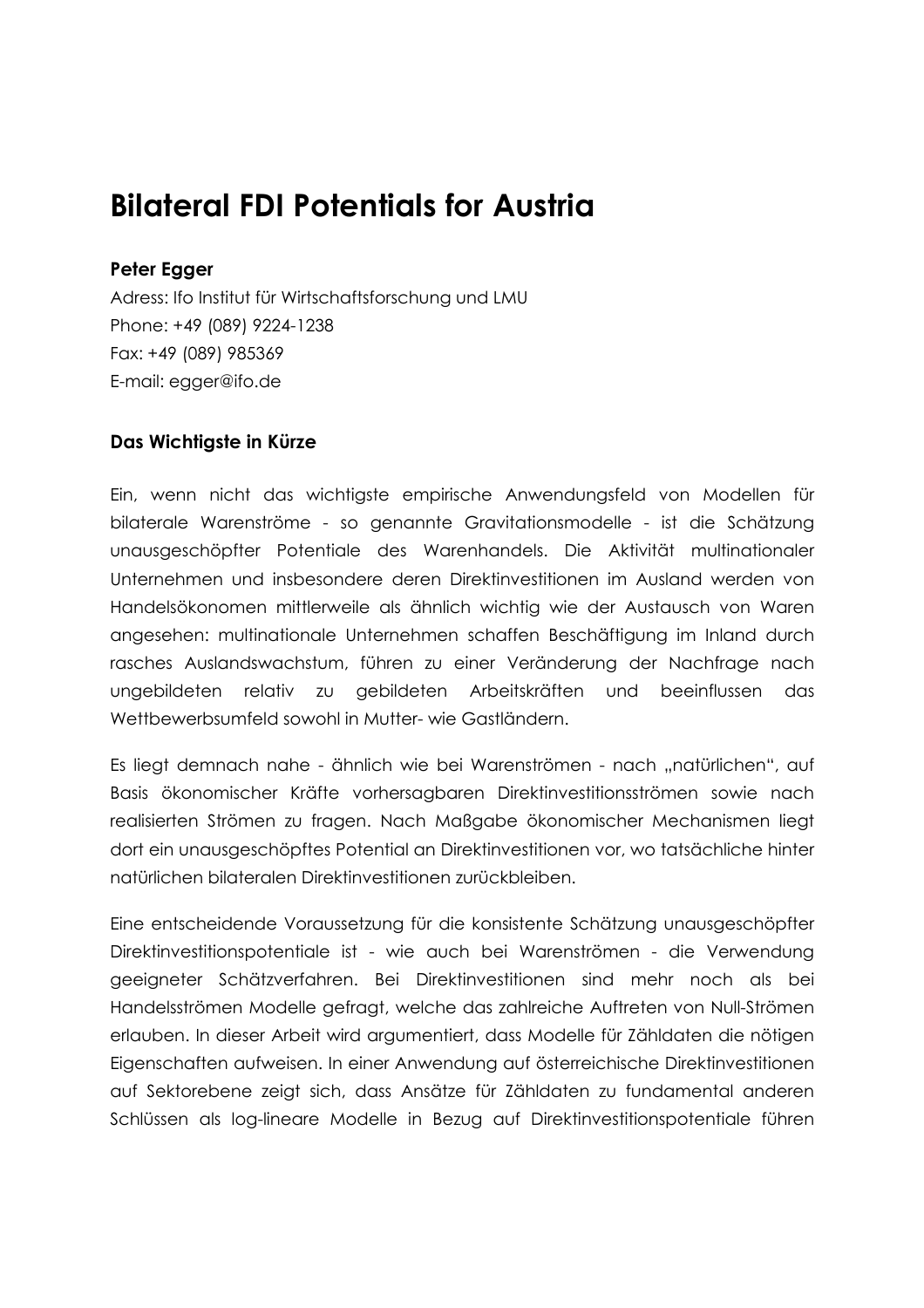können. Die Diskrepanz zwischen log-linearen Modellen und solchen für Zähldaten ergibt sich aus der unbefriedigenden Vernachlässigung von Nullen bei log-linearen Modellen für bilaterale Direktinvestitionsdaten.

Für das Jahr 2005 nehmen Deutschland, die Niederlande, Großbritannien und die Tschechische Republik je den ersten Rang hinsichtlich unausgeschöpfter Direktinvestitionspotentiale in den Sektoren "Landwirtschaft, verarbeitendes Gewerbe, Energie und Baugewerbe", "Handel und Gewerbe", "Tourismus, Realitätenwesen, Bildungs- und Gesundheitswesen" und "Banken und Versicherungen" ein. Unter den zehn wichtigsten Ländern mit unausgeschöpften Direktinvestitionspotentialen sind generell zentral- und osteuropäische Länder prominent vertreten.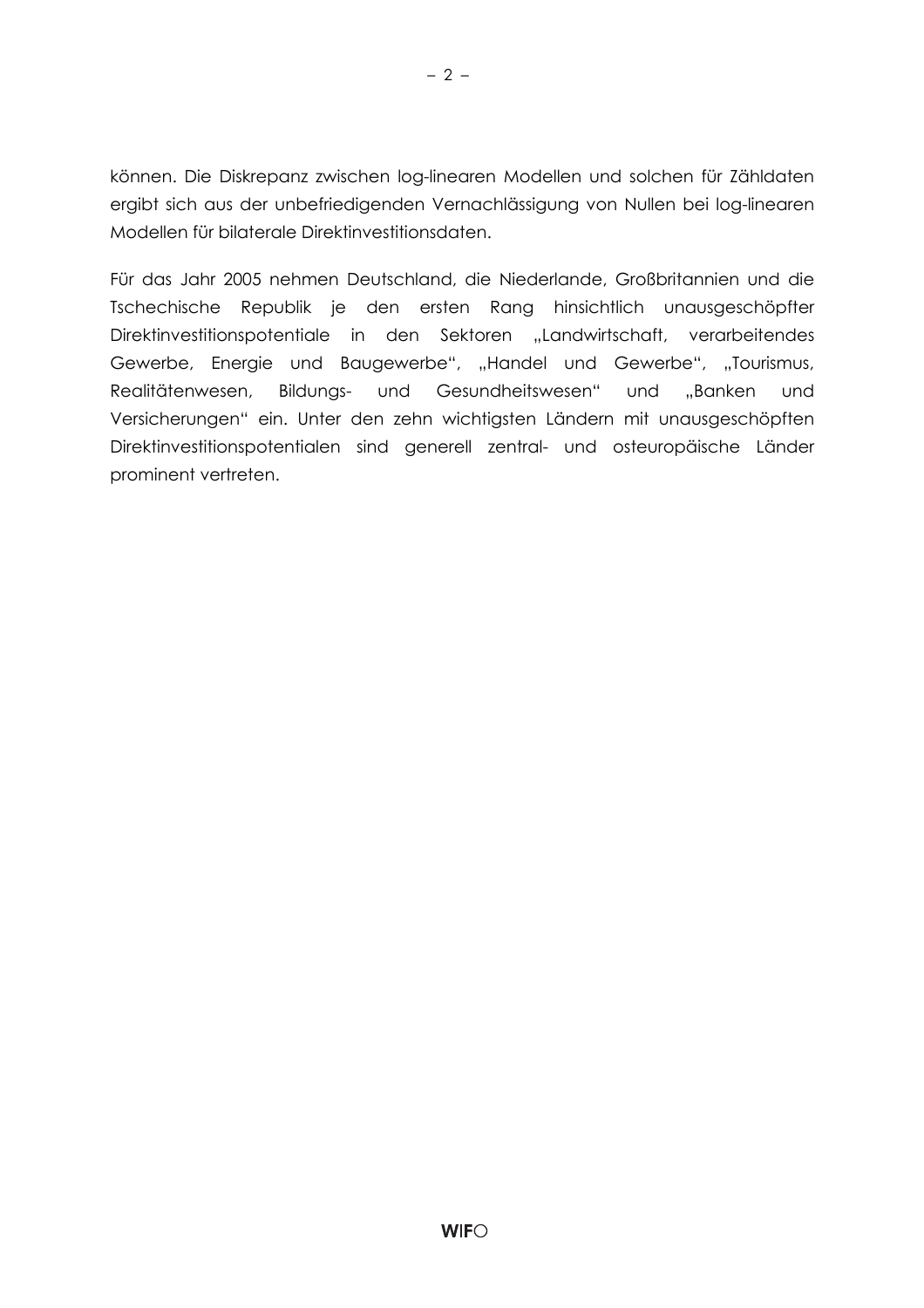#### **Abstract**

Trade economists have for long considered gravity models to estimate unexhausted potentials for bilateral trade. Similar to the discrepancy between "normal" and "actual" bilateral trade, one may ask the question about the difference between "normal" and actual bilateral multinational activity. However, with multinational activity, zero bilateral data and heteroscedasticity are very important, even more so than with trade data. Therefore, this paper suggests using generalized linear rather than log-linear models to specify "normal" FDI and obtain estimates of unexhausted FDI potentials. I use panel data on Austria's bilateral multinational activity across 25 countries and 7 country-blocs, 4 sectors and 13 years to illustrate the disadvantage of log-linear model estimation at quasi-maximum likelihood estimation.

JEL-code: F14; F15; F21; F23

Keywords: Multinational activity; Gravity model; Trade potentials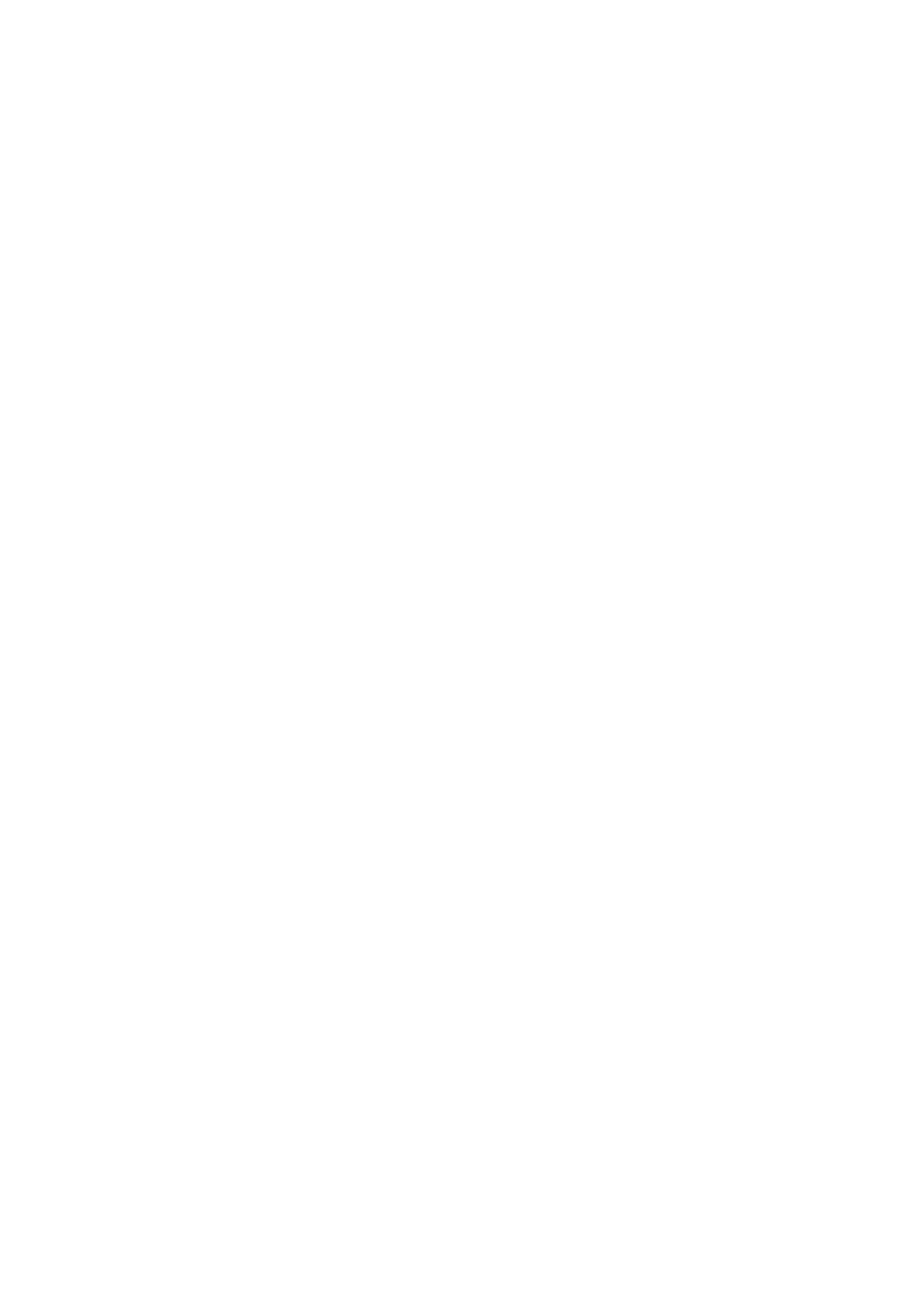#### **1. Introduction**

 $\overline{a}$ 

One if not the most important field of application for gravity models of bilateral trade is its use for estimating trade potentials (see Baldwin, 1994, or Baldwin, Francois and Portes, 1997, for early and very influential examples)<sup>1</sup>). Recently, the contributions of Eaton and Kortum (2002) and Anderson and van Wincoop (2003) entailed significant scientific progress, suggesting gravity model frameworks that allow for the estimation of comparative static effects of bilateral trade frictions consistent with multi-country general equilibrium. However, to date there are only a few examples where gravity models have been used for that purpose. It is still true that most of the applications do not go beyond parameter estimation and prediction of "natural" and residual trade flows.

In general equilibrium, bilateral multinational enterprise (MNE) activity such as foreign direct investment (FDI) or foreign affiliate sales depend on the same exogenous determinants as bilateral trade flows (see Bergstrand and Egger, 2007) and may be described by empirical gravity models as well (see Brenton, Di Mauro and Lücke, 1999, and Dupasquier and Osakwe, 2006, for earlier examples). Naturally, one might then be interested in "natural" versus "potential" bilateral levels of MNE activity. However, statistics on MNE - especially ones on bilateral FDI at the country and even more so at the sector level - look much more like Swiss cheese due to an exuberant number of zero entries than bilateral trade statistics. Such a mass of zeros may not be ignored and precludes estimating log-linear models. However, zeros may be conveniently modeled in a generalized linear framework such as Poisson models (as recommended by Santos Silva and Tenreyro, 2006), negative-binomial or other models. This paper illustrates how generalized linear models can be used for estimating "natural" bilateral MNE activity and unexhausted potentials. The

<sup>1)</sup> The term gravity model relates to theoretical or empirical specifications which model bilateral trade flows as a function of two countries' gross domestic products and trade costs. The latter is often approximated by bilateral distance. In the most parsimonious form and expressed in levels, bilateral export flows of some country (i) in some country *j* depend on the product of a constant and three variables: the gross domestic product of *i*, the gross domestic product of *j*, and distance between (i) and *j*. This functional form is identical to Newton's law of gravity which is why similar bilateral trade models are referred to as *gravity models*.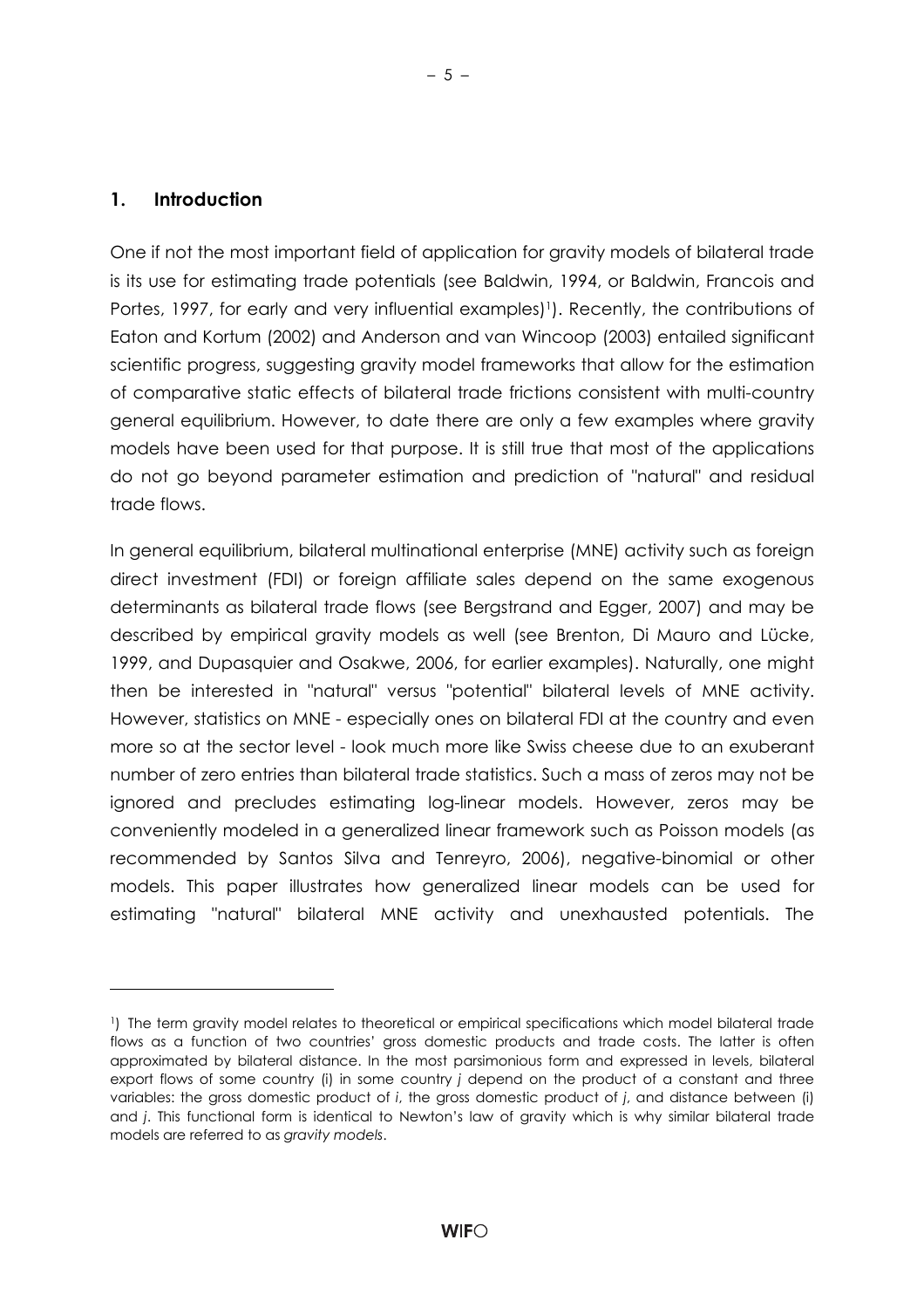arguments are illustrated by using a panel dataset for bilateral Austrian MNE activity in 25 individual countries and 7 country-blocs, 4 sectors and 13 years.

The remainder of the paper is organized as follows. The next section discusses issues with the econometric approach for modeling bilateral MNE activity at the country or sector level with particular emphasis on "potential" and "actual" activity. Section 3 introduces the dataset and summarizes the key findings for a comparison of loglinear versus generalized linear model estimation. The last section concludes with a summary of the most important findings.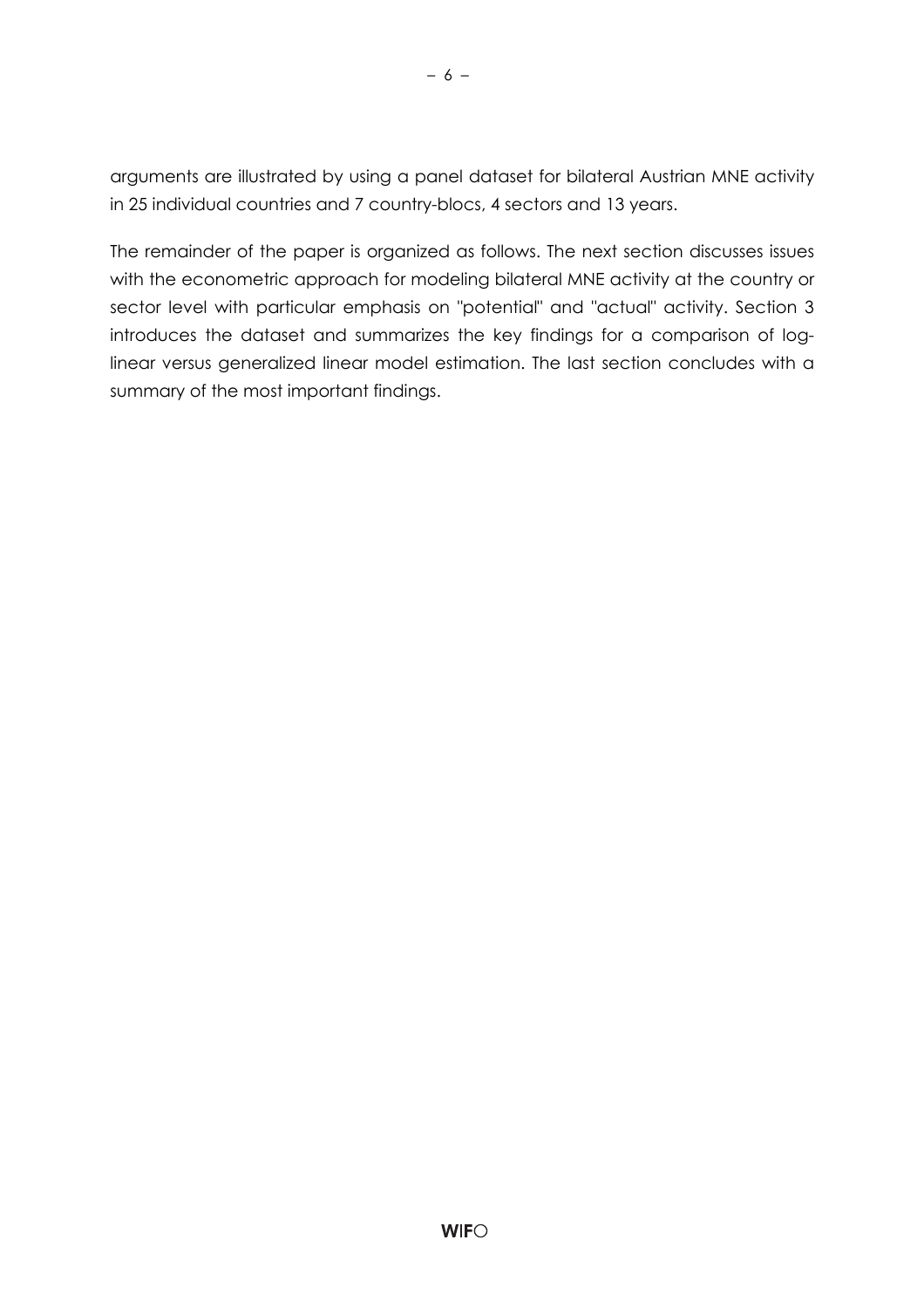#### **2. Econometric approach**

Log-linear models are not suitable if the dependent variable exhibits zero values which are not assigned randomly. This seems to be the case for bilateral trade flows (see Felbermayr and Kohler, 2006, and Helpman, Melitz and Rubinstein, 2008). However, zeros are even much more important with bilateral data on foreign direct investment. Previous research on trade flows illustrated in particular the suitability of pseudo-maximum likelihood generalized linear models as compared to other approaches (see Santos Silva and Tenreyro, 2006; and Westerlund and Wilhelmsson, 2006). In particular, advantages include the suitability for particular cases of heteroscedastic and/or non-normally distributed disturbances in comparison to competing methods. I will illustrate that the deviation from log-linear modeling of bilateral FDI can have fundamental consequences about the conclusions with regard to potential as compared to actual relationships among country-pairs. Another advantage of the generalized linear models summarized in this section for empirical work is that they may be estimated easily either with cross-section or with panel data cum fixed effects2).

– 7 –

Generalized linear pseudo-maximum likelihood estimators (PMLE) are available for various functional forms. For instance, for a single country-pair (ij) ((i) is the parent and (j) the host country) and cross-sectional data, the conditional mean of bilateral FDI may be defined as E(Ait|**X**it)=g(**Xγ**), where A are bilateral foreign assets or FDI stocks, **X** is the matrix of explanatory variables (possibly including indicator variables for country-specific fixed effects), **γ** is the corresponding parameter vector, and g(•) is a function which depends on the shape of the chosen form of distribution. Let us refer to the element of  $g(\cdot)$  for a single country-pair by  $g_{ii}(\cdot)$ . The first-order conditions of a generalized linear model for bilateral FDI are then given by (see McCullagh and Nelder, 1989; Cameron, Pravin and Trivedi, 1998; Cameron and Trivedi, 2005; Winkelmann, 2003)3):

<sup>2)</sup> In general, fixed effects tend to bias non-linear estimators, in particular, if the cross-section is large and the time dimension is small. For instance, this would be true for Heckman's (1979) model of sample selection and other forms of Tobit models.

<sup>3)</sup> Generalized linear models are based on a distribution function of the linearized exponential family such as the Gaussian, Poisson, negative binomial, or Gamma distributions. Note that (1) can be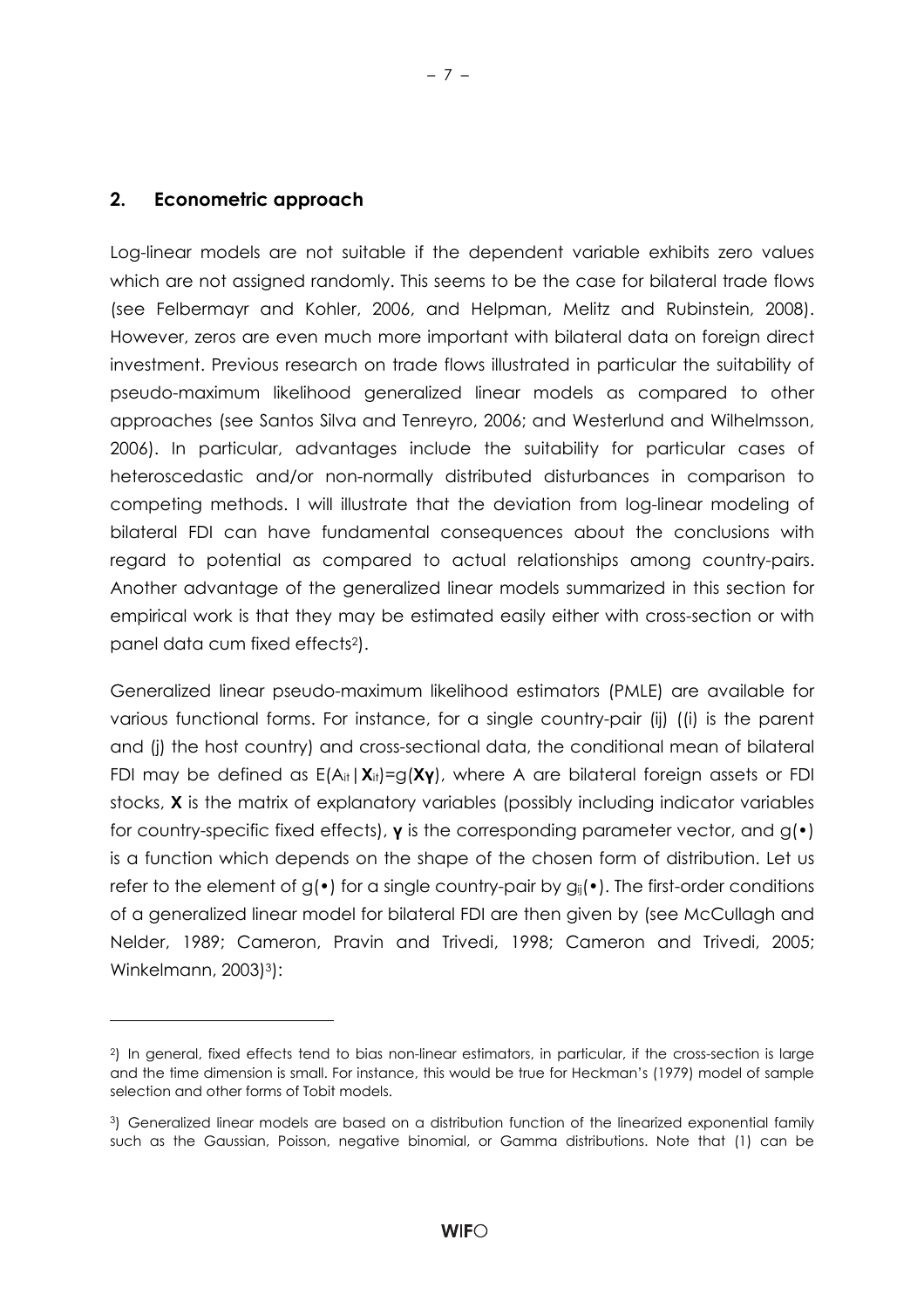(1) 
$$
\sum_{i=1}^N \sum_{j=1}^N [A_{ij} - g_{ij}(\cdot) \mathbf{X}_{ij} = 0.
$$

With heteroscedastic disturbances, one should rely on the Eicker-White sandwich estimator of the variance-covariance matrix for testing (see Cameron and Trivedi, 2005). If the mean of the data is proportional to the variance, one may adopt the Poisson version of (1). In case that the variance is larger, other models such as the negative binomial model are preferable.

estimated as a standard generalized linear model as long as the assumed distribution function belongs to that family.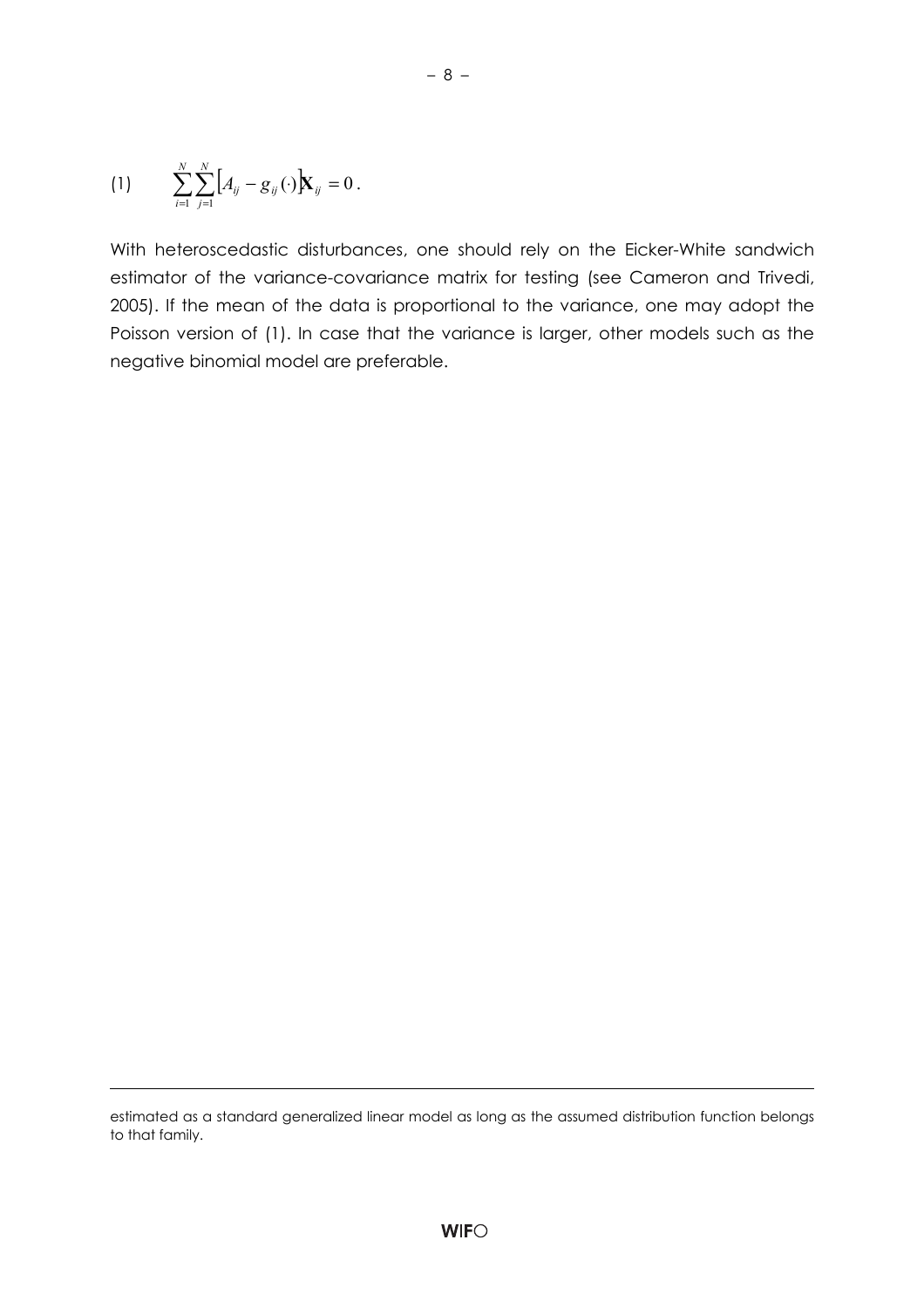$\overline{a}$ 

In the application, I use three alternative variables to measure Austria's bilateral MNE activity at the sector level: foreign assets in mn €, the corresponding number of foreign subsidiaries, and the number of employees. In Tables 1 - 3, I report averages of the three concepts of MNE activity across the 4 sectors, the 32 countries, and the 13 years of the sample, respectively4). Notice that those averages reflect averages of Austria's outward activity across sectors, host countries, and years. For instance, the column at the center of Table 1 indicates that - in the average host country and year - Austrian MNEs held almost 28 foreign subsidiaries in the sector covering NACE industry classifications 01 - 45 (this includes agriculture, manufacturing, energy production and construction), while they held less than 7 foreign subsidiaries in the sector covering NACE classifications 65 - 67 (banking and insurance). The center column in Table 2 suggests that Austria's MNEs hold particularly many foreign subsidiaries in large and/or adjacent markets (very much in line with how flows should behave in a gravity model). Finally, Table 3 indicates that MNE activity of any kind grew dramatically over the covered time span.

*Table 1: Descriptive statistics for Austrian MNE activities by sector (1993-2005) (averages over host countries and years)*

|             |                                              | Foreign assets<br>in mn $\epsilon$ | Number of<br>foreign<br>affiliates | Number of<br>foreign<br>employees |
|-------------|----------------------------------------------|------------------------------------|------------------------------------|-----------------------------------|
| <b>NACE</b> | Sector aggregate                             |                                    |                                    |                                   |
| $01 - 45$   | Agriculture, manufacturing,                  |                                    |                                    |                                   |
|             | energy production, construction              | 214.0                              | 27.9                               | 4,023.3                           |
| $50 - 52$   | Trade                                        | 99.8                               | 17.3                               | 1.224.8                           |
|             | 55-64 and 70-99 Other services <sup>1)</sup> | 256.1                              | 16.1                               | 621.2                             |
| 65-67       | Financial and insurance services             | 186.3                              | 6.9                                | 1,144.3                           |

Source: OeNB. - <sup>1</sup> ) Hotels and restaurants, transport, post and telecommunication, real estate activities, renting of machinery and equipment, computer and related services, research and development, other business activities, public administration and defence; compulsory social security, education, health and social work, other community, social and personal service activities.

<sup>4)</sup> Obviously, some of the "countries" are in fact country-blocs. These have not been aggregated by the author but by the Austrian National Bank. The reason for aggregation at the country and sector level is to respect confidentiality and to keep individual investors and investments anonymous.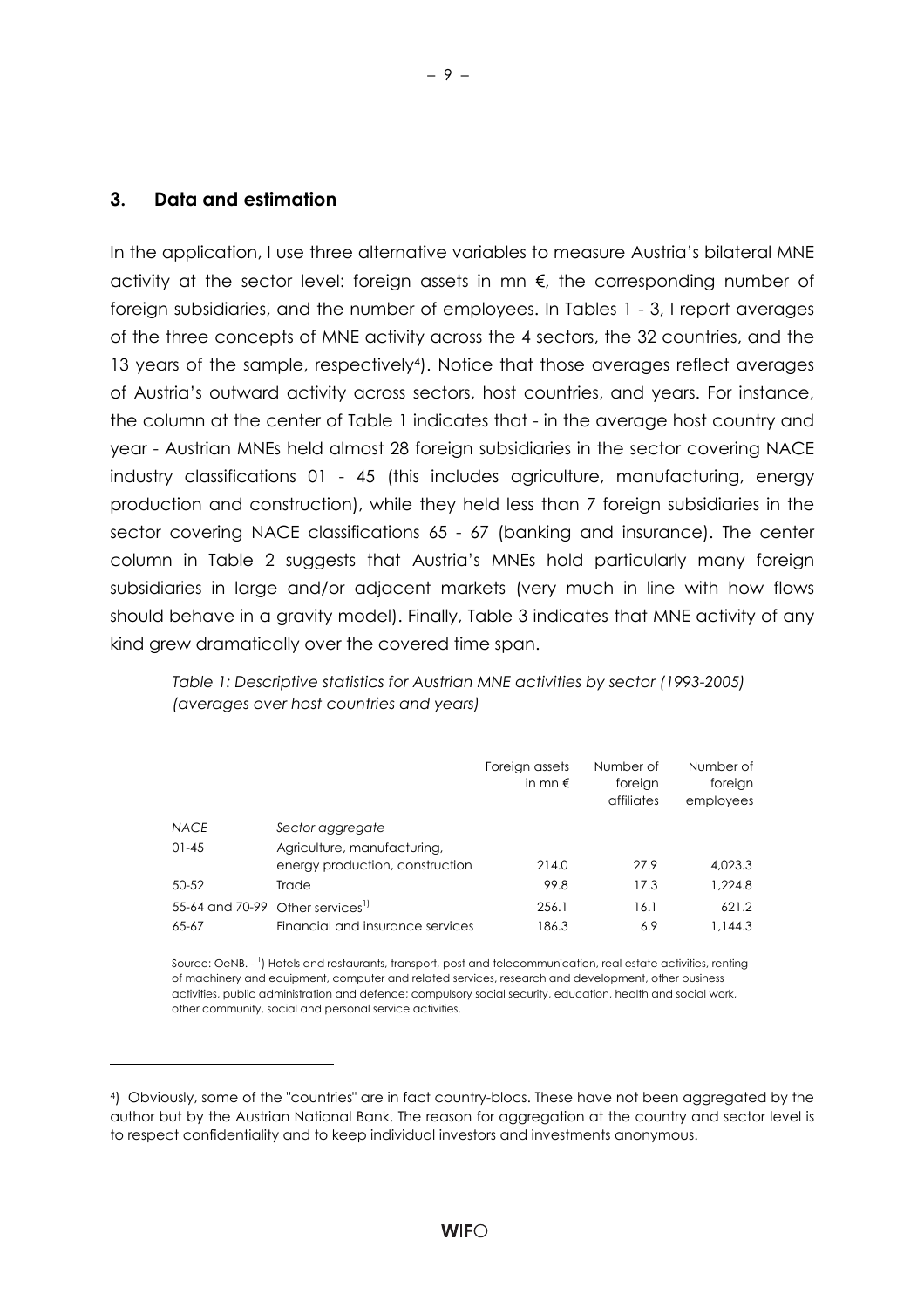#### *Table 2: Descriptive statistics for Austrian MNE activities by country (1993-2005) (averages over sectors and years)*

|                       | Foreign assets   | Number of | Number of                            |
|-----------------------|------------------|-----------|--------------------------------------|
|                       | in mn $\epsilon$ |           | foreign affiliates foreign employees |
|                       |                  |           |                                      |
| Belgium               | 90.5             | 7.9       | 571.8                                |
| <b>Bulgaria</b>       | 103.1            | 5.4       | 1,099.0                              |
| Canada                | 54.0             | 7.6       | 393.5                                |
| Switzerland           | 676.4            | 54.6      | 1,376.4                              |
| China                 | 65.8             | 10.7      | 467.0                                |
| Czech Republic        | 842.9            | 99.3      | 15,478.2                             |
| Germany               | 1,638.0          | 135.6     | 11,904.2                             |
| Denmark               | 69.6             | 3.8       | 139.3                                |
| Spain                 | 43.5             | 12.0      | 645.9                                |
| France                | 178.2            | 23.9      | 1,337.5                              |
| United Kingdom        | 591.0            | 28.2      | 1,803.4                              |
| Croatia               | 246.5            | 21.8      | 2,441.5                              |
| Hungary               | 887.6            | 166.8     | 19,638.1                             |
| Italy                 | 219.3            | 27.7      | 1,804.1                              |
| Luxembourg            | 41.2             | 5.6       | 21.5                                 |
| Malta                 | 171.9            | 3.7       | 19.0                                 |
| Netherlands           | 632.5            | 18.0      | 347.6                                |
| Poland                | 381.8            | 41.0      | 5,614.4                              |
| Romania               | 203.4            | 15.0      | 4,660.6                              |
| Russia                | 162.8            | 6.1       | 1,708.9                              |
| Slovakia              | 363.3            | 40.3      | 6,073.1                              |
| Slovenia              | 234.0            | 26.0      | 1,909.6                              |
| Sweden                | 128.9            | 5.4       | 136.8                                |
| Ukraine               | 33.7             | 5.8       | 1,166.6                              |
| <b>USA</b>            | 562.3            | 30.7      | 3,031.5                              |
| $AMER1$ )             | 68.0             | 9.6       | 620.6                                |
| OECD <sup>2</sup>     | 144.0            | 11.1      | 769.9                                |
| OFFSH <sup>3</sup>    | 577.9            | 5.4       | 17.1                                 |
| OSTEU <sup>4</sup> )  | 23.4             | 8.0       | 478.3                                |
| RYUG <sup>5</sup>     | 74.3             | 7.5       | 966.8                                |
| WESTEU <sup>6</sup> ) | 280.0            | 15.9      | 1,729.3                              |
| $ROW^7$               | 121.3            | 22.0      | 1,944.9                              |
|                       |                  |           |                                      |

Source: OeNB. - <sup>1</sup>) Argentina, Aruba, Brazil, Costa Rica, Chile, Columbia, Ecuador, Guatemala, Honduras, Mexico, Peru, Uruguay, Venezuela. - <sup>2</sup>) Japan, New Zealand, Mexico, South Korea, Australia. - <sup>3</sup>) Caribean Offshores, Netherlands Antilles, Barbados, Bermuda, Bahamas, Belize, Grenada, Jamaica, St. Kitts & Nevis, Cayman Islands, Montserrat, Panama, St. Vincent, British Virgin Islands. - <sup>4</sup>) Albania, Belarus, Estonia, Latvia, Lithuania, Moldova, Turkey. - <sup>5</sup>) Bosnia-Herzegovina, Macedonia, Serbia, Montenegro. - <sup>6</sup>) Finland, Greece, Ireland, Portugal, Cyprus, Guernsey, Gibraltar, Isle of Man, Iceland, Jersey, Norway, Vatican City.  $\frac{7}{1}$  United Arab Emirates, Bahrain, Georgia, Indonesia, Israel, Iran, India, Jordan, North Korea, Kuwait, Kazakhstan, Lebanon, Myanmar, Maledives, Malaysia, Philippines, Pakistan, Saudi-Arabia, Singapore, Thailand, Tajikistan, Taiwan, Uzbekistan, Yemen, Algeria, Egypt, Liberia, Libya, Mauritius, Mozambique, Morocco, Nigeria, Namibia, Tunesia, South Africa, Seychelles.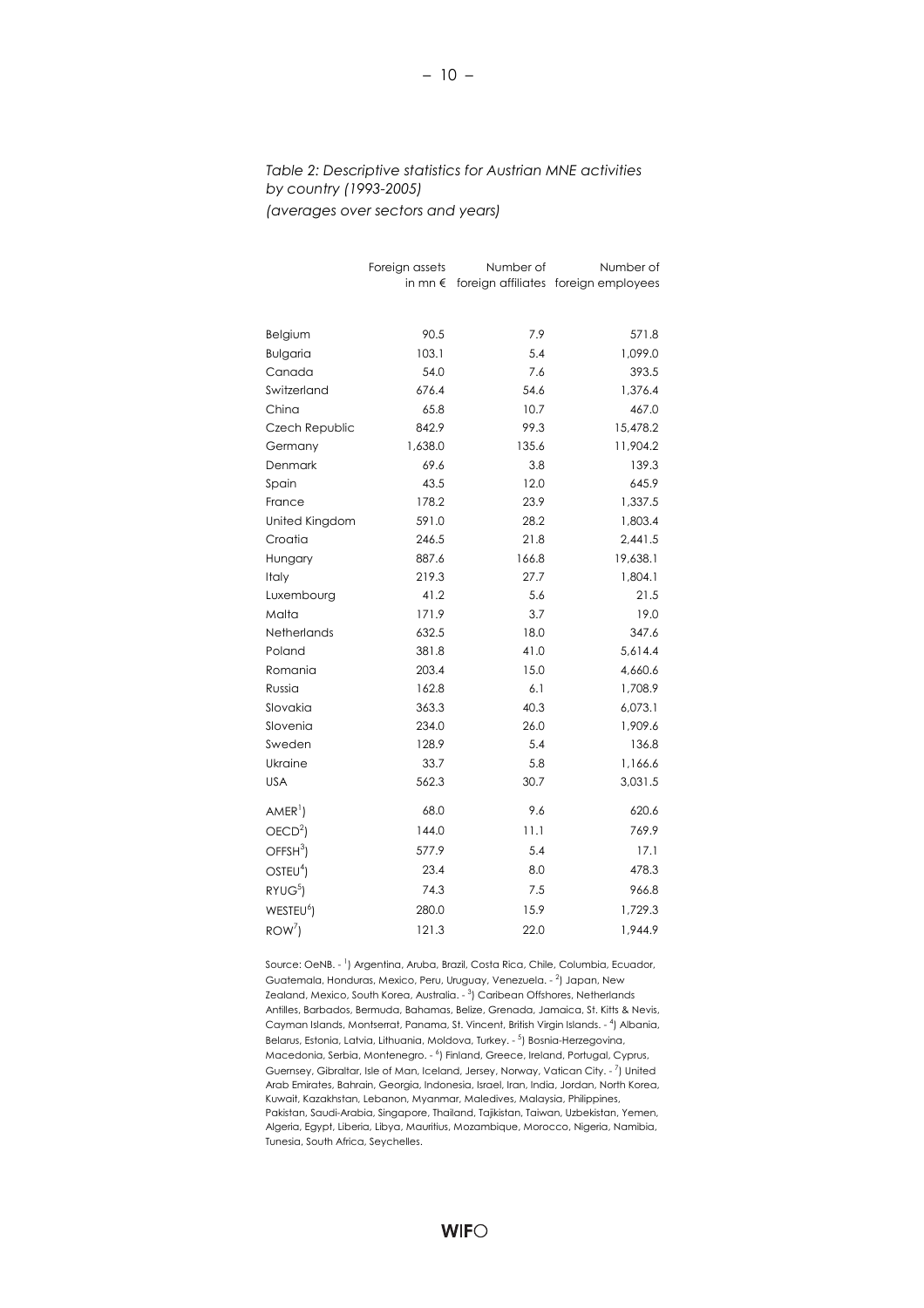#### *Table 3: Descriptive statistics for Austrian MNE activities by year (1993-2005) (averages over host countries and sectors)*

|      | Foreign assets<br>in mn $\epsilon$ | Number of<br>foreign<br>affiliates | Number of<br>foreign<br>employees |
|------|------------------------------------|------------------------------------|-----------------------------------|
| 1993 | 85.9                               | 19.1                               | 1,121.4                           |
| 1994 | 93.0                               | 20.8                               | 1,315.6                           |
| 1995 | 104.1                              | 22.0                               | 1,551.0                           |
| 1996 | 125.1                              | 23.3                               | 1,678.5                           |
| 1997 | 156.6                              | 24.9                               | 2,001.0                           |
| 1998 | 181.8                              | 25.6                               | 2,336.0                           |
| 1999 | 228.0                              | 26.8                               | 2,473.6                           |
| 2000 | 323.2                              | 28.4                               | 3,077.3                           |
| 2001 | 397.0                              | 29.7                               | 3,368.8                           |
| 2002 | 497.5                              | 31.3                               | 3,709.0                           |
| 2003 | 540.7                              | 33.1                               | 4,082.1                           |
| 2004 | 613.0                              | 35.0                               | 4,607.1                           |
| 2005 | 680.6                              | 38.7                               | 5,369.6                           |

Source: OeNB.

In none of the main categories (sectors, host countries, or years) was MNE activity of any considered kind zero. However, this does not mean that all cells of the activity vector are non-zero. Overall, there are 4•32•13=1,664 observations in the data. Of those, 475 are zero when considering foreign assets in mn €. There are 457 and 470 zeros for the number of foreign subsidiaries and the number of foreign employees, respectively.

I model each of the MNE activity variables as a function of host country GDP and a comprehensive set of year-industry as well as industry-host-country fixed effects. Obviously, it would be preferable to use sector-level GDP and even other variables (such as wage costs, etc.), but such data are not available for a number of countries as large as the one considered here<sup>5</sup>). Notice that the inclusion of fixed effects may

<sup>5)</sup> I have estimated alternative models using sector-specific wages of high-skilled and low-skilled workers in logarithmic form from the International Labor Organization's Standardized ILO October Inquiry 1983- 2003 on the right-hand-side. Using the augmented model, I found that Austria's bilateral MNE activity tends to increase in a host country's skilled workers' wages but to decline in unskilled workers' wages. While this is consistent with predictions from Markusen's (2002) Knowledge-Capital model, I do not report the results here but deliver them upon request. I suppress these findings, since missing wage data lead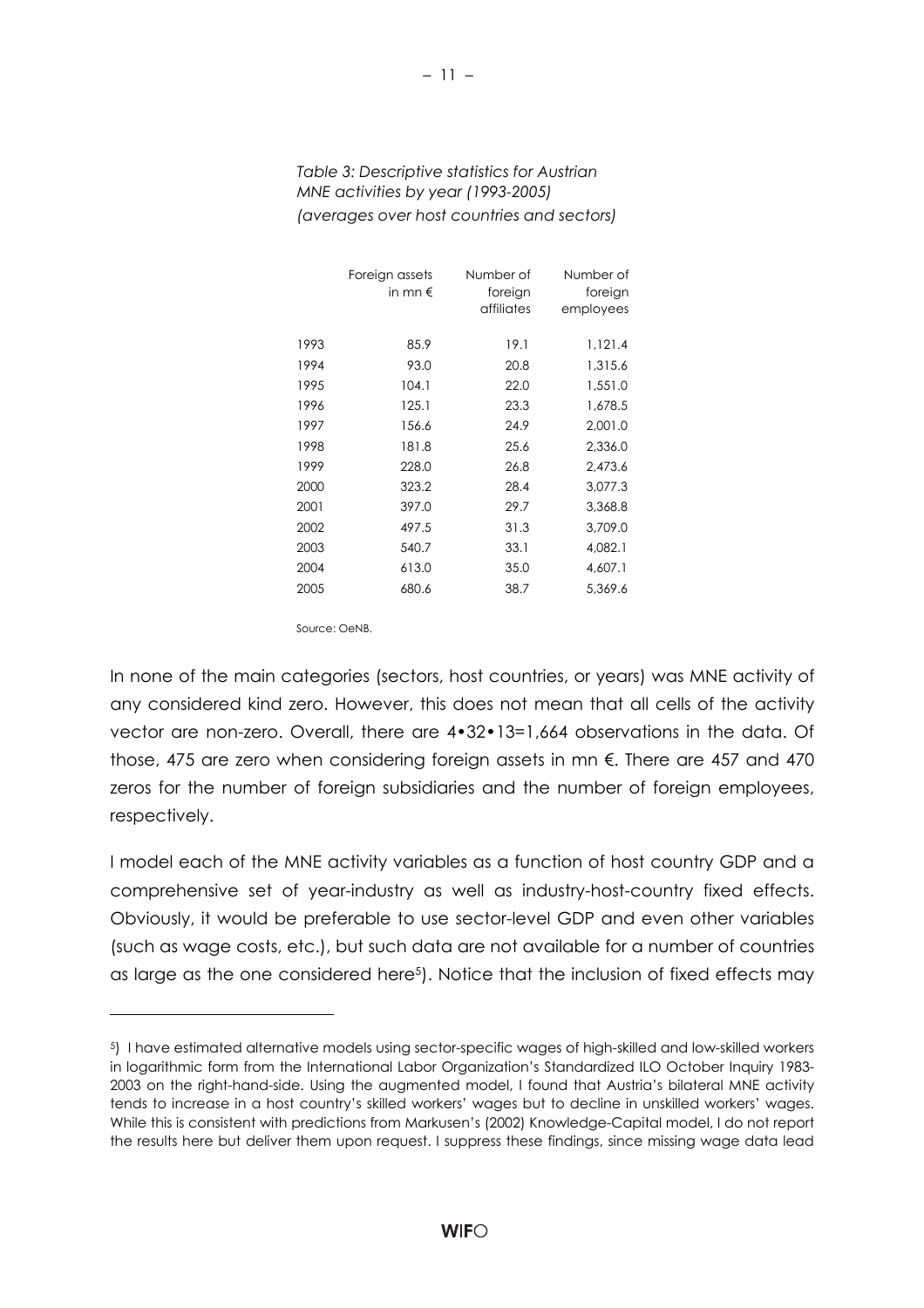lead to perfect predictions for individual observations. Such observations will be excluded from estimation and be the reason for why the subsequent generalized linear model estimates may rely on less observations than possible.

In formal accounts, the model reads  $A_{it} = f(\beta \log GDP_{it} + \lambda_{it} + \mu_{it}$ ;  $u_{it}$ ) where the lefthand-side measure is the considered measure of MNE activity in sector (*i)*, host country (*j)*, and year (*t)* - foreign assets, numbers of foreign affiliates, or numbers of foreign employees, respectively - and the right-hand side includes log GDP times, the unknown elasticity  $\beta$  and unknown fixed year-sector ( $\lambda_i$ ) as well as fixed sectorhost-country effects  $(\mu_{ii})$  and the residual  $u_{ii}$ . Notice that year-sector effects control for all possible determinants which are common across host countries. Even more importantly, they control for all possible year-sector-specific Austrian determinants (such as factor prices, capital stock, etc.). Fixed sector-country effects control for all possible determinants which are time invariant (such as geographical, institutional, or cultural factors). The functional form  $f()$  uses either the Poisson or the negative binomial form. For comparison, I also run a log-linear model where  $\log A_i$  is used instead of  $A_i$  on the left-hand side of the model and  $f(\cdot)$  is linear in that case.

to a loss of almost two thirds of the available observations on MNE activity, which renders the results incomparable with the other estimates.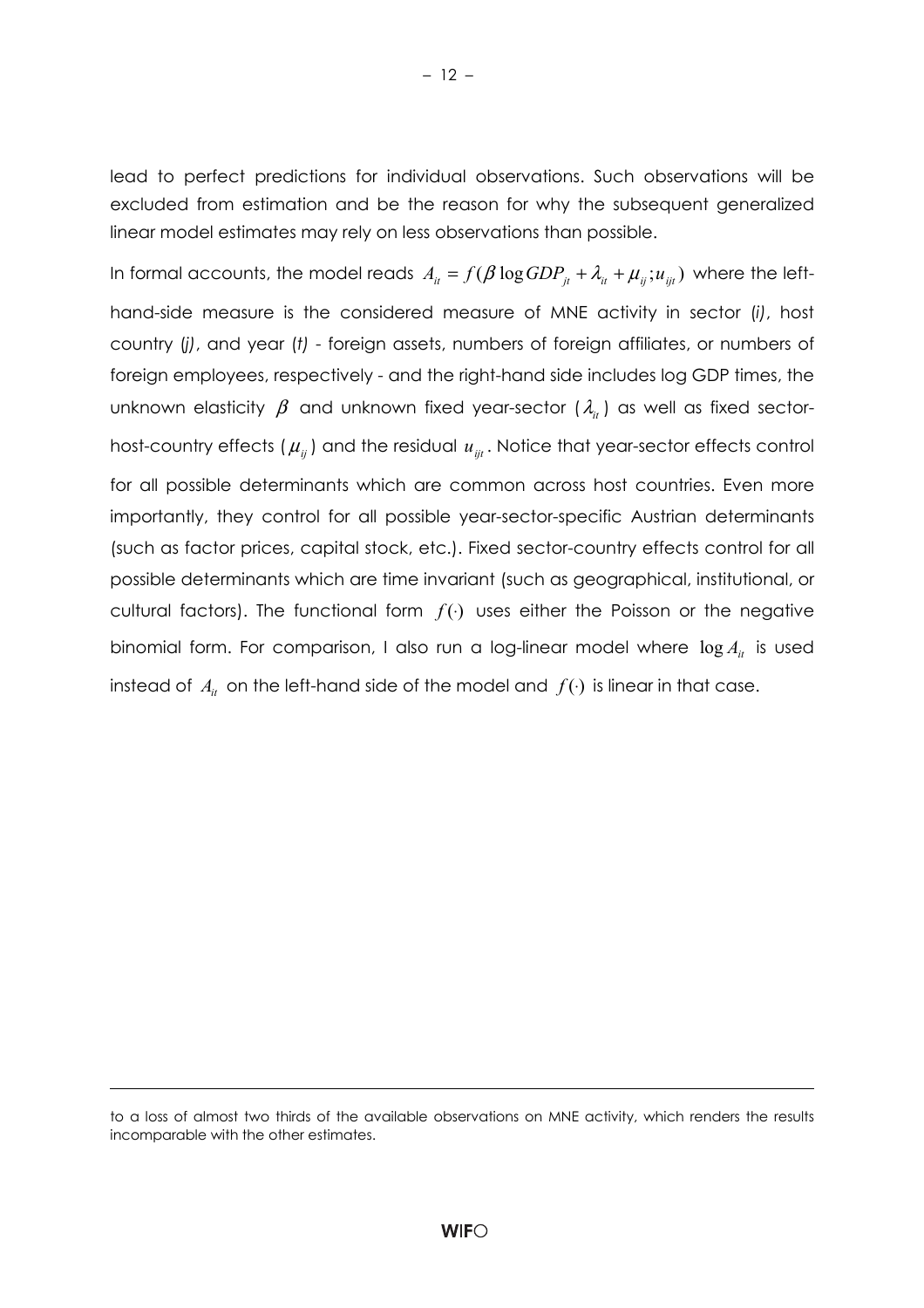|                                              | Foreign assets   | Number of   | Number of      |
|----------------------------------------------|------------------|-------------|----------------|
|                                              | in mn $\epsilon$ | foreign     | foreign        |
| <b>Explanatory variables</b>                 |                  | affiliates  | employees      |
| $log GDP_{it}$                               | 0.029            | 0.023       | $-0.080$ *     |
|                                              | 0.047            | 0.040       | 0.047          |
| Observations                                 | 1.612            | 1,612       | 1,612          |
| Years                                        | 13               | 13          | 13             |
| Sectors                                      | $\overline{4}$   | 4           | 4              |
| Countries                                    | 31               | 31          | 31             |
| log pseudo-likelihood (LL)                   | $-129,231.7$     | $-13.010.4$ | $-2.046.958.5$ |
| $log$ pseudo-likelihood constant only $(L0)$ | $-391.985.6$     | $-26.868.1$ | $-4.154.536.7$ |
| Wald statistics (p-value)                    |                  |             |                |
| Year × sector indicators                     | 0.000            | 0.000       | 0.000          |
| Sector × country indicators                  | 0.000            | 0.000       | 0.000          |

#### *Table 4: Estimation of a Poisson quasi-maximum-likelihood model*

Notes: \*\*\*, \*\*, and \* indicate that parameters are significantly different from zero according to two-tailed test statistics. Standard errors are corrected for heteroscedasticity. - Source: OeNB, own calculations.

#### *Table 5: Estimation of a negative binomial quasi-maximum-likelihood model*

|                                              | Foreign assets   | Number of   | Number of    |
|----------------------------------------------|------------------|-------------|--------------|
|                                              | in mn $\epsilon$ | foreign     | foreign      |
| <b>Explanatory variables</b>                 |                  | affiliates  | employees    |
| log GDP <sub>it</sub>                        | $0.067$ ***      | $1.082$ *** | 0.251<br>*** |
|                                              | 0.024            | 0.092       | 0.024        |
| Observations                                 | 1,417            | 1,417       | 1,417        |
| Years                                        | 13               | 13          | 13           |
| Sectors                                      | 4                | 4           | 4            |
| Countries                                    | 31               | 31          | 31           |
| log pseudo-likelihood (LL)                   | $-6,376.9$       | $-3,635.0$  | $-8,449.3$   |
| $log$ pseudo-likelihood constant only $(L0)$ | $-8.361.8$       | $-5,906.5$  | $-10,760.6$  |
| Wald statistics (p-value)                    |                  |             |              |
| Year × sector indicators                     | 0.000            | 0.000       | 0.000        |
| Sector × country indicators                  | 0.000            | 0.000       | 0.000        |

Notes: \*\*\*, \*\*, and \* indicate that parameters are significantly different from zero according to two-tailed test statistics. Standard errors are corrected for heteroscedasticity. - Source: OeNB, own calculations.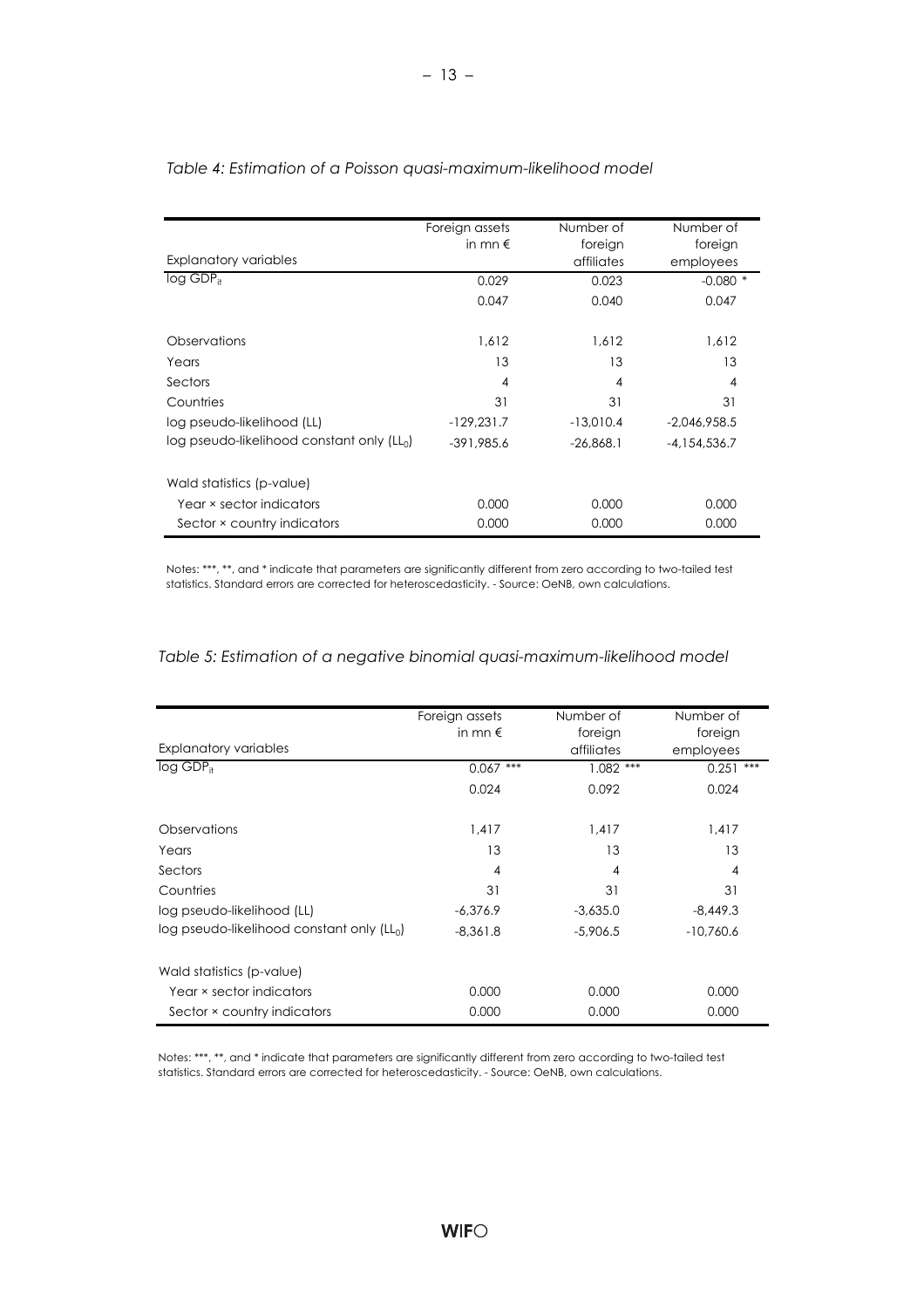|                              | Foreign assets   | Number of   | Number of      |
|------------------------------|------------------|-------------|----------------|
|                              | in mn $\epsilon$ | foreign     | foreign        |
| <b>Explanatory variables</b> |                  | affiliates  | employees      |
| $log GDP_{it}$               | 0.497            | $0.578$ *** | 0.843          |
|                              | 0.562            | 0.206       | 0.653          |
| Observations                 | 1,137            | 1,155       | 1,142          |
| Years                        | 13               | 13          | 13             |
| Sectors                      | 4                | 4           | $\overline{4}$ |
| Countries                    | 31               | 31          | 31             |
| log likelihood               | $-6.376.9$       | $-3.635.0$  | $-1,246.1$     |
| Wald statistics (p-value)    |                  |             |                |
| Year × sector indicators     | 0.000            | 0.000       | 0.000          |
| Sector × country indicators  | 0.000            | 0.000       | 0.000          |

*Table 6: Estimation of a log-linear ordinary least-squares model*

Notes: \*\*\*, \*\*, and \* indicate that parameters are significantly different from zero according to twotailed test statistics. Standard errors are corrected for heteroscedasticity. - Source: OeNB, own calculations.

Tables 4 - 6 summarize the parameter estimates for three different models: Poisson quasi-maximum-likelihood (Table 4); negative binomial quasi-maximum-likelihood (Table 5); and log-linear OLS (Table 6). Since GDP enters in logarithmic form, we may interpret the corresponding parameter estimate in the quasi-maximum-likelihood models as an elasticity.

The results may be interpreted as follows. The negative binomial models should be preferred over their Poisson and OLS counterparts, respectively. Poisson is less suited than negative binomial model estimation since there is over-dispersion in the data (i. e., the mean is not proportional to the variance). Moreover, OLS drops more than a quarter of the observations due to taking a log of zero values of the left-hand-side variable. The reason for why the Poisson and negative binomial model estimates are based on less than 1,664 observations lies in the perfect prediction of some of the fixed effects (see the discussion above).

The negative binomial models indicate that the GDP elasticity of the number of foreign subsidiaries is approximately unity. The elasticities of foreign assets in mn  $\epsilon$ and of the number of employees abroad with respect to GDP are smaller. The fixed effects contribute significantly to the explanatory power of the model and should not be excluded or replaced by covariates. The explanatory power of the models in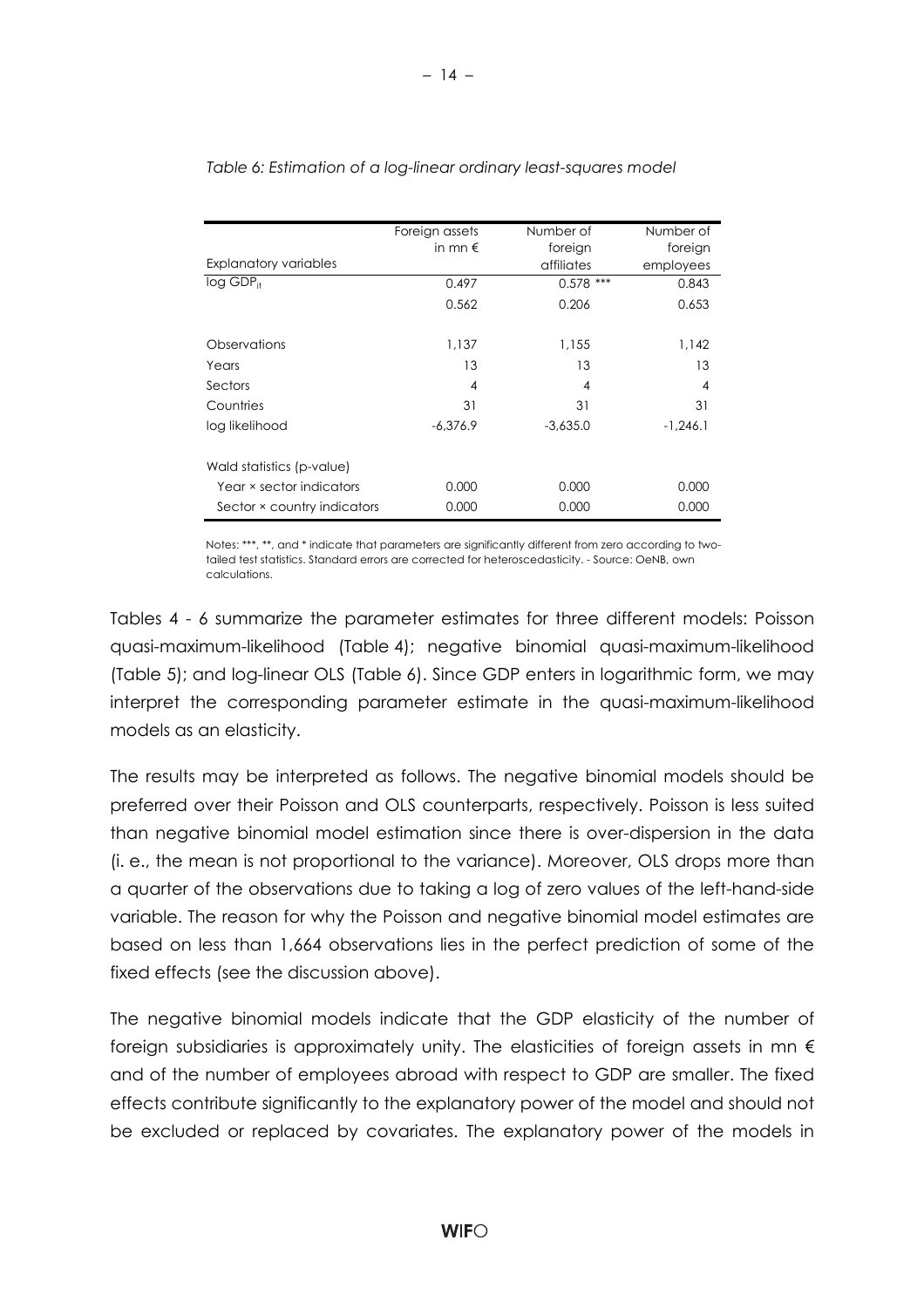Tables 4 and 5 is hard to compare with the one in an OLS model. The latter obtains a within R<sup>2</sup> for log total assets in mn  $\epsilon$  of about 0.52 (the corresponding R<sup>2</sup> figures for numbers of foreign subsidiaries and foreign employees are 0.50 and 0.40, respectively). Hence, the explanatory power in models is somewhat lower than for bilateral goods trade flows. The pseudo-R2 figures based on the ratio of the loglikelihood values for the Poisson models in Table 4 and of the corresponding constant-only models<sup>6</sup>) are fairly high and comparable to those for trade and MNE activity in larger datasets (see Bergstrand and Egger, 2008). The pseudo-R2 figures are lower for the negative binomial models than for Poisson, but they should not be used for comparing the two: even the constant-only model performs much better under the negative binomial functional form than under Poisson. Accordingly, the pseudo-R<sup>2</sup> suggests that GDP and the included fixed effects together contribute relatively less in explanatory power to the negative binomial models than to their Poisson model counterparts. However, Poisson is less suited due to over-dispersion in the data.

 $\overline{a}$ 

<sup>&</sup>lt;sup>6</sup>) Define LL as the model log-likelihood and LL<sub>0</sub> as the constant-only model likelihood. Then, one may define a pseudo-R<sup>2</sup> as 1-LL/ LL<sub>0</sub>. For instance, the pseudo-R<sup>2</sup> is about 0.67 when using foreign assets in mn € as the dependent variable. However, there are also other concepts for measuring goodness of fit with limited dependent variable models (see Winkelmann, 2003).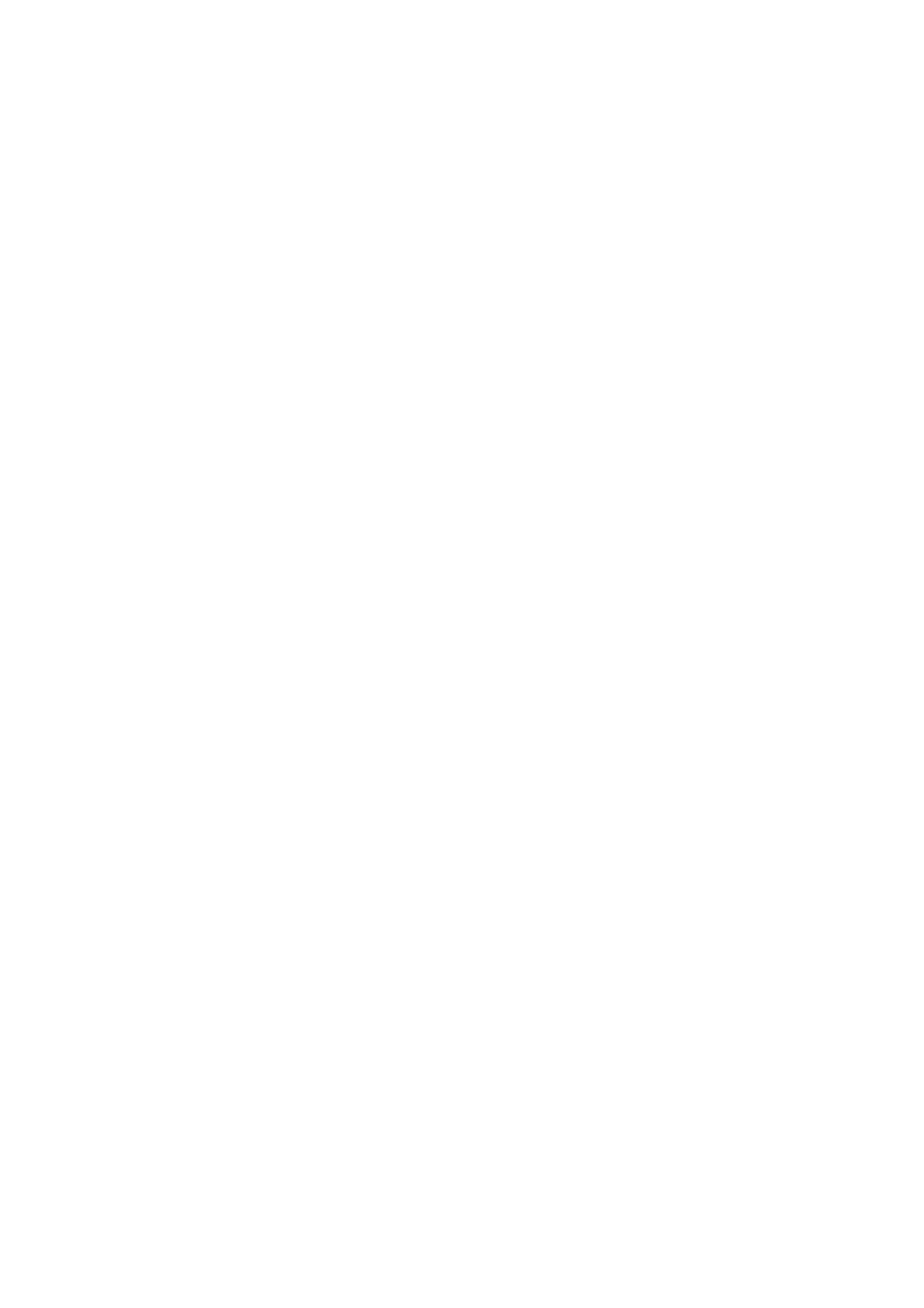#### **4. FDI potentials**

With the parameter estimates from Tables 5 and 6 at hand, we may easily determine the level of "natural" or "potential" MNE activity and compare it to the actual one. It will be useful to compare the outcomes for the negative binomial models to their OLS counterparts. Let me display "potential" MNE activity against actual activity for all three concepts using the parameter estimates for the negative binomial model in Table 5. The results are summarized in Figure 1.

As can be seen from all three panels, the observations are clustered around smaller numbers of foreign subsidiaries with corresponding smaller levels of foreign assets and numbers of employees. A good model fit - and, hence, the strong correlation of actual and potential MNE activity - leads to a clustering of the observations along the main diagonal. This is by and large the case with a few exceptions. In particular, there is a number of MNE for which the model predicted less activity than observed. One might refer to this as over-exhausted MNE activity potentials in terms of the estimated model.

Where are unexhausted FDI potentials largest? To answer this question, we need to determine the largest positive deviations from the main diagonal in the top panel of Figure 1. The model identifies the largest unexhausted FDI potential for the Caribbean Islands in the banking and insurance sector and year 2005. Probably more importantly, the model indicates FDI potentials in Germany were and still are unexhausted, in particular, in sector of "other services" (of which tourism is the most important, the other components of that sector, namely education, real estate, and health, are quantitatively less important).

OLS instead would have predicted that the FDI in Germany's tourism industry was almost exhausted both in 1993 and 2005. While OLS identifies unexhausted FDI potentials for the Caribbean's banking and insurance sector in 2005, this observation is by no means among the outstanding ones. In contrast to the negative binomial model, OLS would have concluded that Austria's largest unexhausted FDI potentials are all found for the tourism sector and they appear for the Netherlands (in 2002) and United Kingdom (in 2004 and 2005). In about 47 percent of all predicted FDI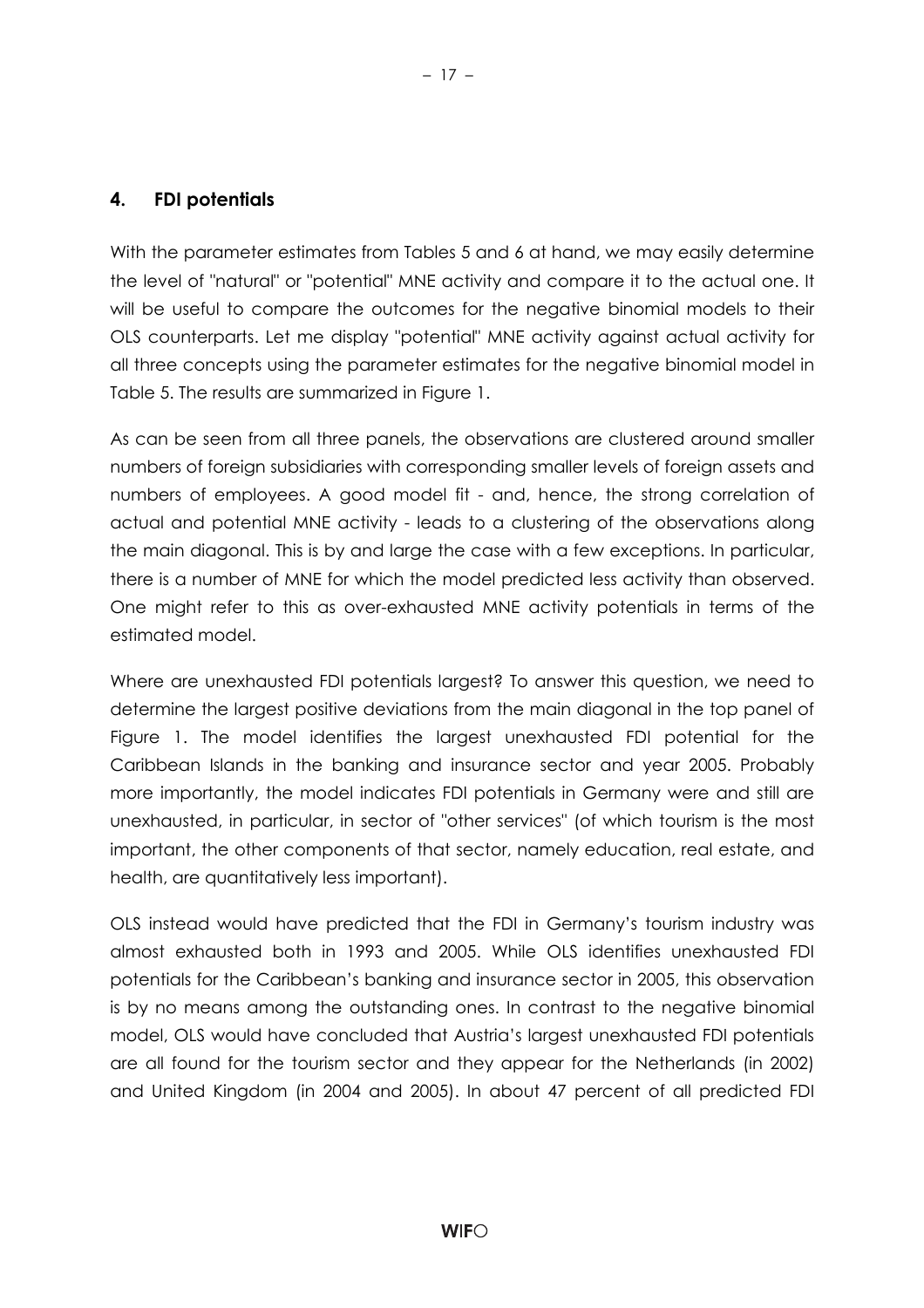flows OLS predicted the opposite sign from the negative binomial model for the difference between potential and actual FDI.



*Figure 1: Actual vs. potential bilateral MNE activity of Austria in 1993-2005*





*Bilateral number of employees in foreign affiliates*



Source: OeNB, own calculations.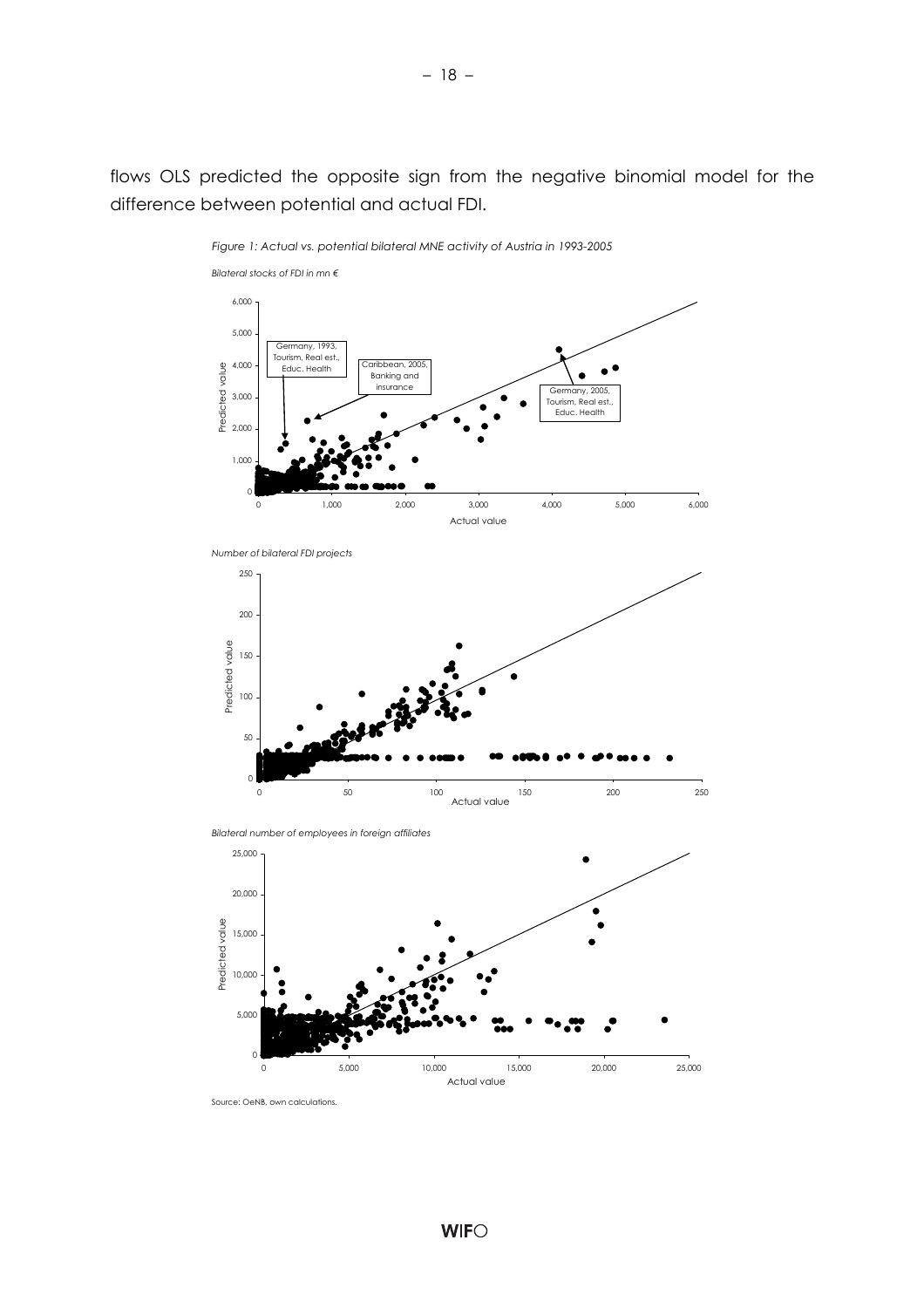| Agriculture, manufacturing, energy production, construction |         |
|-------------------------------------------------------------|---------|
| Germany                                                     | 2,099.5 |
| Switzerland                                                 | 1,646.3 |
| Hungary                                                     | 1,491.9 |
| Romania                                                     | 1,459.3 |
| Czech Republic                                              | 870.0   |
| Poland                                                      | 438.6   |
| Italy                                                       | 344.5   |
| <b>USA</b>                                                  | 202.0   |
| Slovakia                                                    | 168.9   |
| Bulgaria                                                    | 160.1   |
| Trade                                                       |         |
| United Kingdom                                              | 1,097.1 |
| Switzerland                                                 | 210.6   |
| OECD <sup>2</sup>                                           | 165.0   |
| Spain                                                       | 150.9   |
| Romania                                                     | 113.7   |
| WESTEU <sup>3</sup>                                         | 68.9    |
| RYUG <sup>4</sup>                                           | 68.6    |
| Croatia                                                     | 56.4    |
| <b>Bulgaria</b>                                             | 36.3    |
| Poland                                                      | 17.0    |
| Other services <sup>11</sup>                                |         |
| Netherlands                                                 | 812.8   |
| Poland                                                      | 392.1   |
| Denmark                                                     | 387.6   |
| Sweden                                                      | 278.9   |
| Croatia                                                     | 276.4   |
| France                                                      | 95.3    |
| WESTEU <sup>3</sup>                                         | 71.4    |
| Slovenia                                                    | 58.3    |
| Russia                                                      | 53.9    |
| Romania                                                     | 44.3    |
| Financial and insurance services                            |         |
| Czech Republic                                              | 819.8   |
| Croatia                                                     | 653.8   |
| RYUG <sup>4</sup>                                           | 425.0   |
| Romania                                                     | 406.7   |
| Slovakia                                                    | 343.0   |
| Ukraine                                                     | 276.2   |
| Poland                                                      | 247.8   |
| Bulgaria                                                    | 151.7   |
| OSTEU <sup>5</sup> )                                        | 93.2    |
| Italy                                                       | 62.0    |

*Table 7: Austria's 10 largest unexhausted bilateral FDI stock potentials by sector in mn €*

Source: OeNB, own calculatons. - <sup>1</sup>) Hotels and restaurants, transport, post and telecommunication, real estate activities, renting of machinery and equipment, computer and related services, research and development, other business activities, public administration and defence; compulsory social security, education, health and social work, other community, social and personal service activities. - <sup>2</sup>) Japan, New Zealand, Mexico, South Korea, Australia. - <sup>3</sup>) Finland, Greece, Ireland, Portugal, Cyprus, Guernsey, Gibraltar, Isle of Man, Iceland, Jersey, Norway, Vatican City. - <sup>4</sup>) Bosnia-Herzegovina, Macedonia, Serbia, Montenegro. -5 ) Albania, Belarus, Estonia, Latvia, Lithuania, Moldova, Turkey.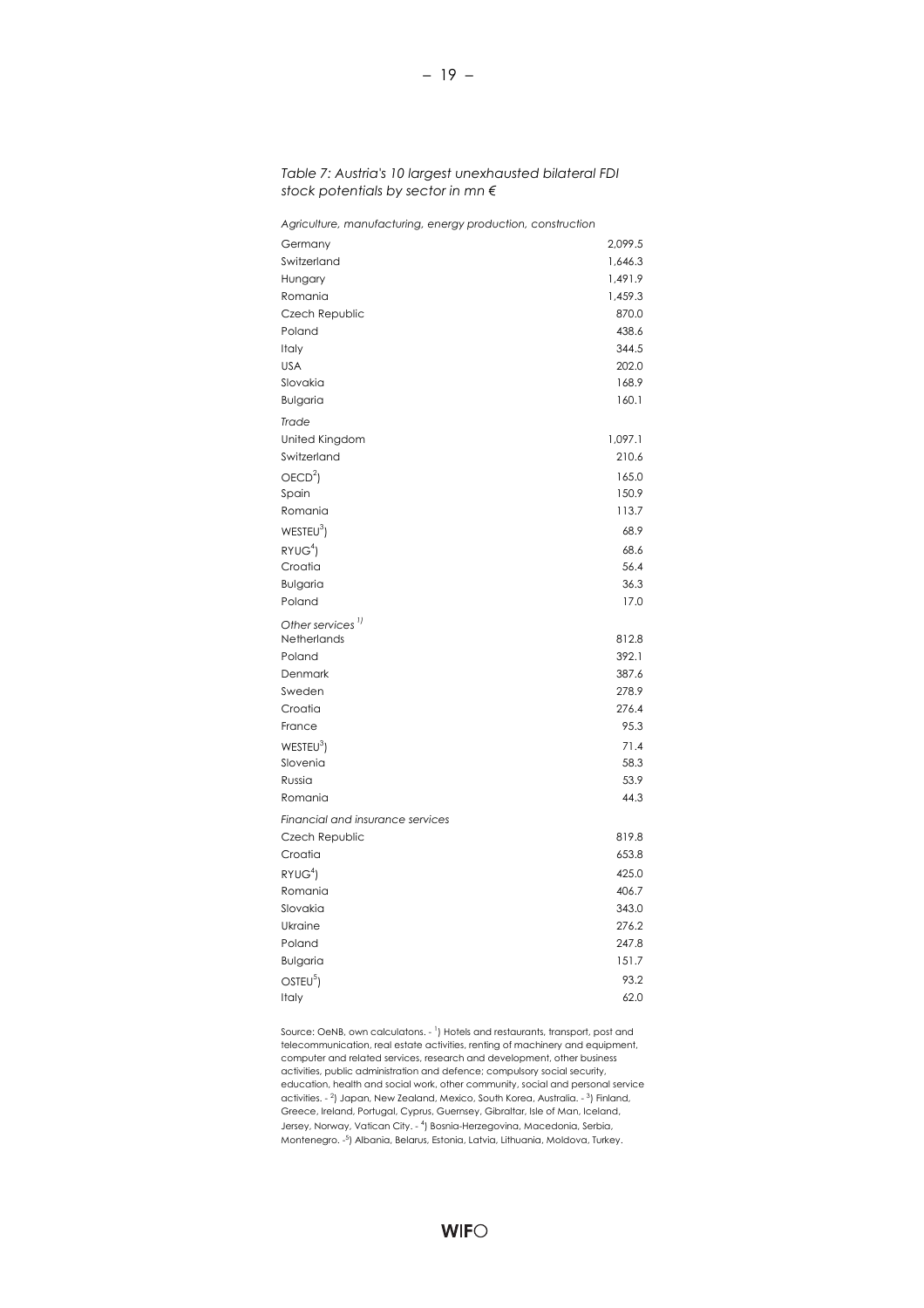While, Figure 1 pools unexhausted MNE activity potentials not only across sectors and

– 20 –

host countries but also across years, it seems preferable to look more closely at the cross-sectional variation in a particular recent year. This is done in Table 7, where I report Austria's largest estimated unexhausted FDI potentials in mn € for each sector considered. What is notable from the table is that, in spite of Austrian multinational's strong presence in Central and Eastern Europe relative to other countries, Central and Eastern European host countries feature prominently in the lists of largest unexhausted FDI stock potentials across all sectors considered. However, three Western European countries—Germany, Netherlands, and United Kingdom—lead the lists of unexhausted FDI potentials for the sectors "agriculture, manufacturing, energy, and construction", "wholesale and retail", and "tourism, real estate, education, and health". Czech Republic exhibits the largest unexhausted FDI potential in the "banking and insurance" sector.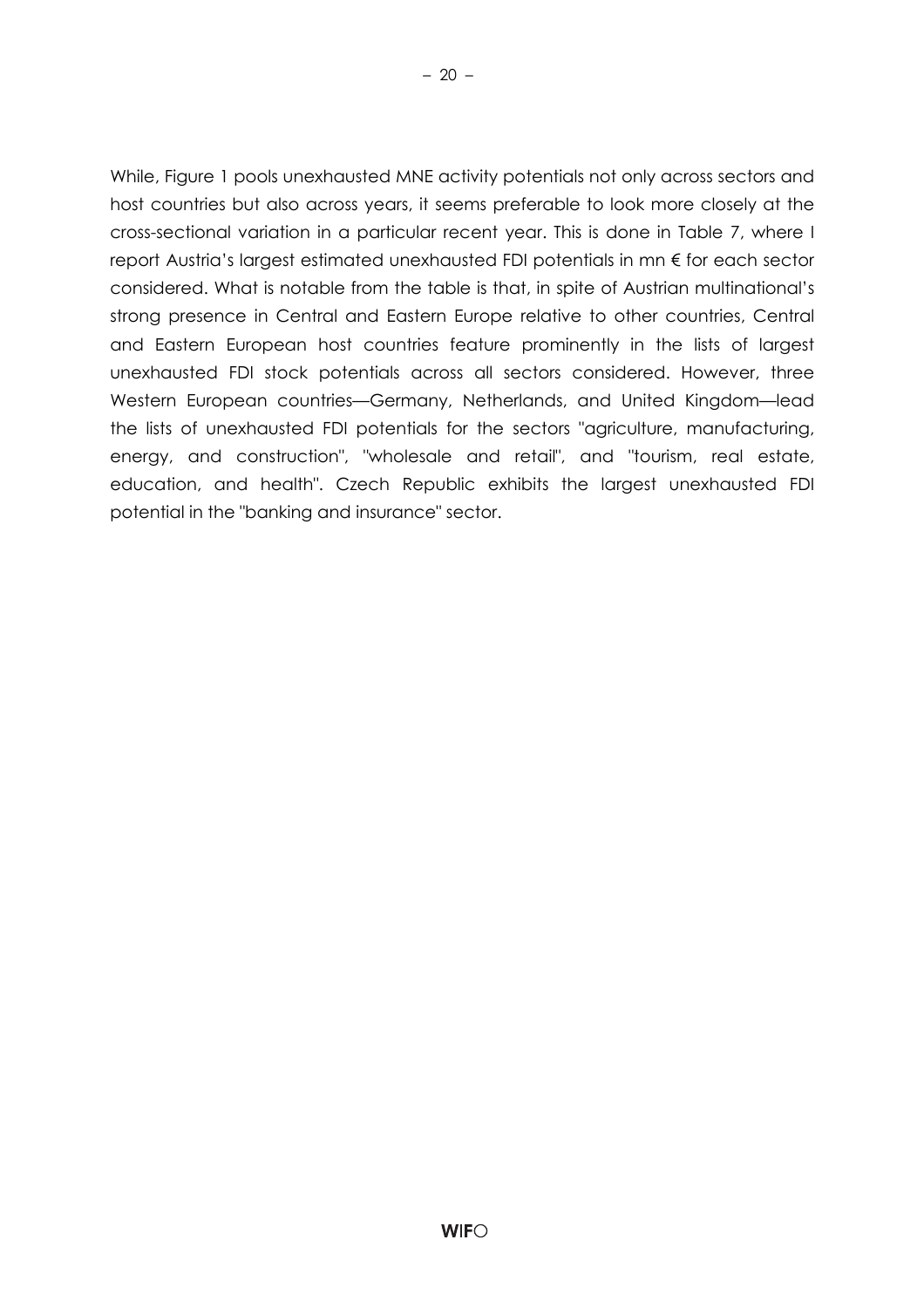#### **5. Conclusions**

Estimating FDI potentials (such as trade potentials) requires suitable functional form assumptions for model estimation. Ignoring zeros of the dependent variable and estimating log-linear models likely leads to unbiased parameter estimates and, as a consequence, to biased estimates for the magnitude and the whereabouts (regarding countries, sectors, and possibly also years) of unexhausted trade potentials.

– 21 –

This paper illustrates that bilateral MNE activity in general and FDI in specific can be predicted quite well by means of parsimonious generalized least squares fixed effects models. In many datasets such as the panel dataset for bilateral Austrian MNE activity at the sector level used here, there will be over-dispersion in MNE activity, i. e., the variance in the data will be far greater than the mean. Econometric models such as the negative binomial model are more suitable in this case than the Poisson model. With the dataset in use, I identified a dramatic difference in the conclusions about unexhausted FDI potentials from negative binomial versus OLS models. This suggests that previous estimates not only of FDI potentials but also of trade potentials may be problematic.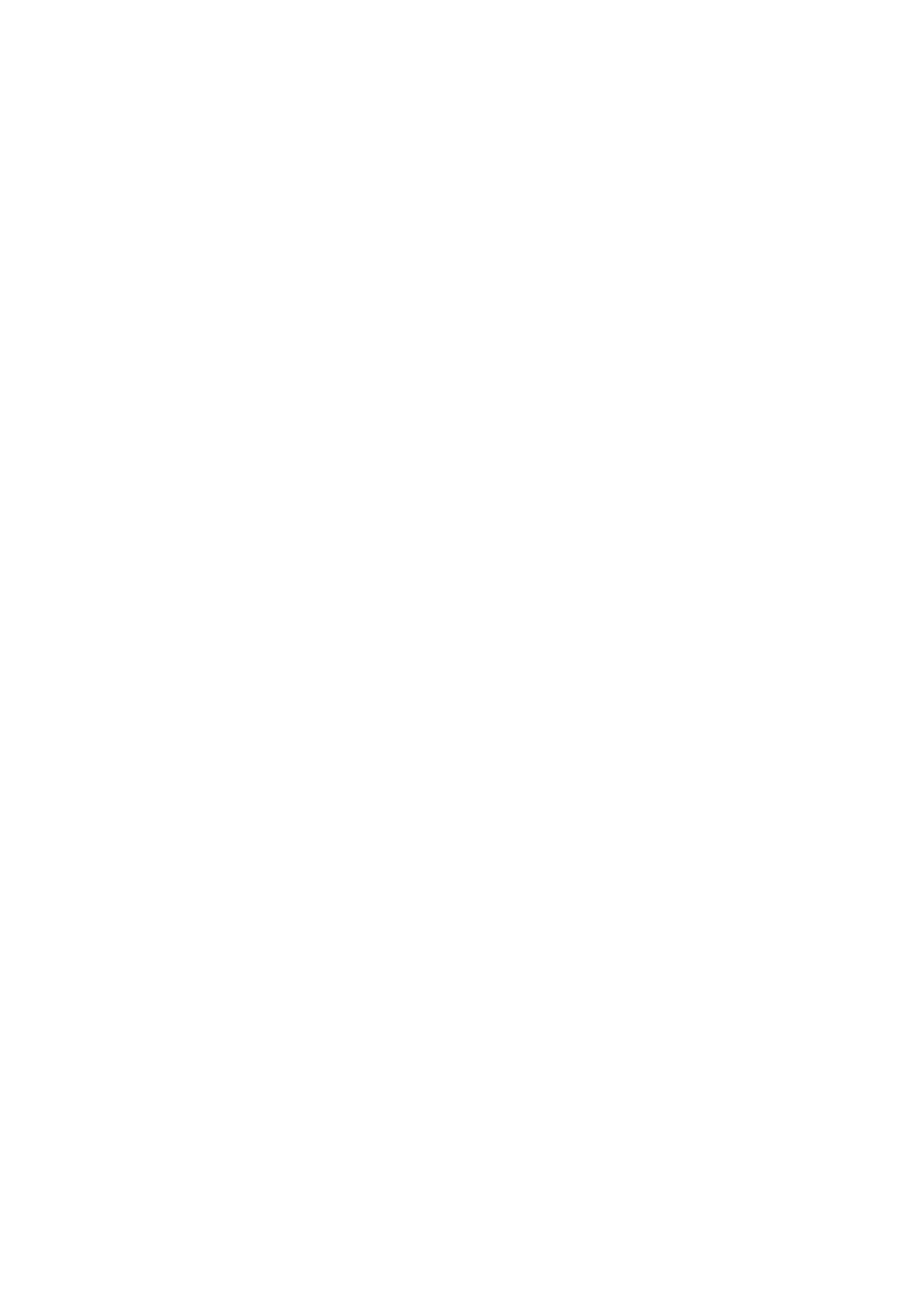- Anderson, J. E. and van Wincoop, E. (2003), Gravity with gravitas: a solution to the border puzzle, American Economic Review, 93, pp. 170-192.
- Baldwin, R. E. (1994), Towards and Integrated Europe, CEPR, London.
- Baldwin, R. E., Francois, J. and Portes, R. (1997), The costs and benefits of eastern enlargement, Economic Policy, 24, pp. 125-176.
- Brenton, P., Di Mauro, F. and Lücke, M. (1999), Economic integration and FDI: An empirical analysis of foreign investment in the EU and in Central and Eastern Europe, Empirica, 26, pp. 95–121.
- Bergstrand, J. H. and Egger, P. (2007), A knowledge-and-physical-capital model of international trade flows, foreign direct investment, and multinational enterprises, Journal of International Economics, 73, pp. 278-308.
- Bergstrand, J. H. and Egger, P. (2008), Finding vertical multinational enterprises, unpublished manuscript, University of Notre Dame.
- Cameron, A. C., Pravin, C. and Trivedi, P. K. (1998), Regression Analysis of Count Data, University Press: Cambridge.
- Cameron, A. C. and Trivedi, P. K. (2005), Microeconometrics: Methods and Applications, Cambridge University Press: New York.
- Dupasquier, C. and Osakwe, P. N. (2006), Foreign direct investment in Africa: Performance, challenges, and responsibilities, Journal of Asian Economics, 17, pp. 241-260.
- Eaton, J. and Kortum, S. (2002), Technology, geography, and trade, Econometrica, 70, pp. 1741-1779.
- Eaton, J. and Tamura, A. (1994), Bilateralism and regionalism in Japanese and U.S. trade and foreign direct investment patterns, Journal of the Japanese and International Economies, 8, pp. 478-510.
- Felbermayr, G. and Kohler, W. (2006), Exploring the intensive and extensive margins of world trade, Review of World Economics, 142, pp. 642-674.
- Heckman, J. J. (1979), Sample selection bias as a specification error, Econometrica, 47, pp. 153-161.
- Helpman, E., Melitz, M. and Rubinstein, Y. (2008), Estimating trade flows: Trading partners and trading volumes, Quarterly Journal of Economics, forthcoming.
- McCullagh, P. and Nelder, J. A. (1989), Generalized Linear Models, 2nd edition, Chapman and Hall: London.
- Markusen, J. R. (2002), Multinational Firms and the Theory of International Trade, MIT Press: Cambridge.
- Santos Silva, J. M. C. and Tenreyro, S. (2006), The log of gravity, Review of Economics and Statistics, 88, pp. 641-658.